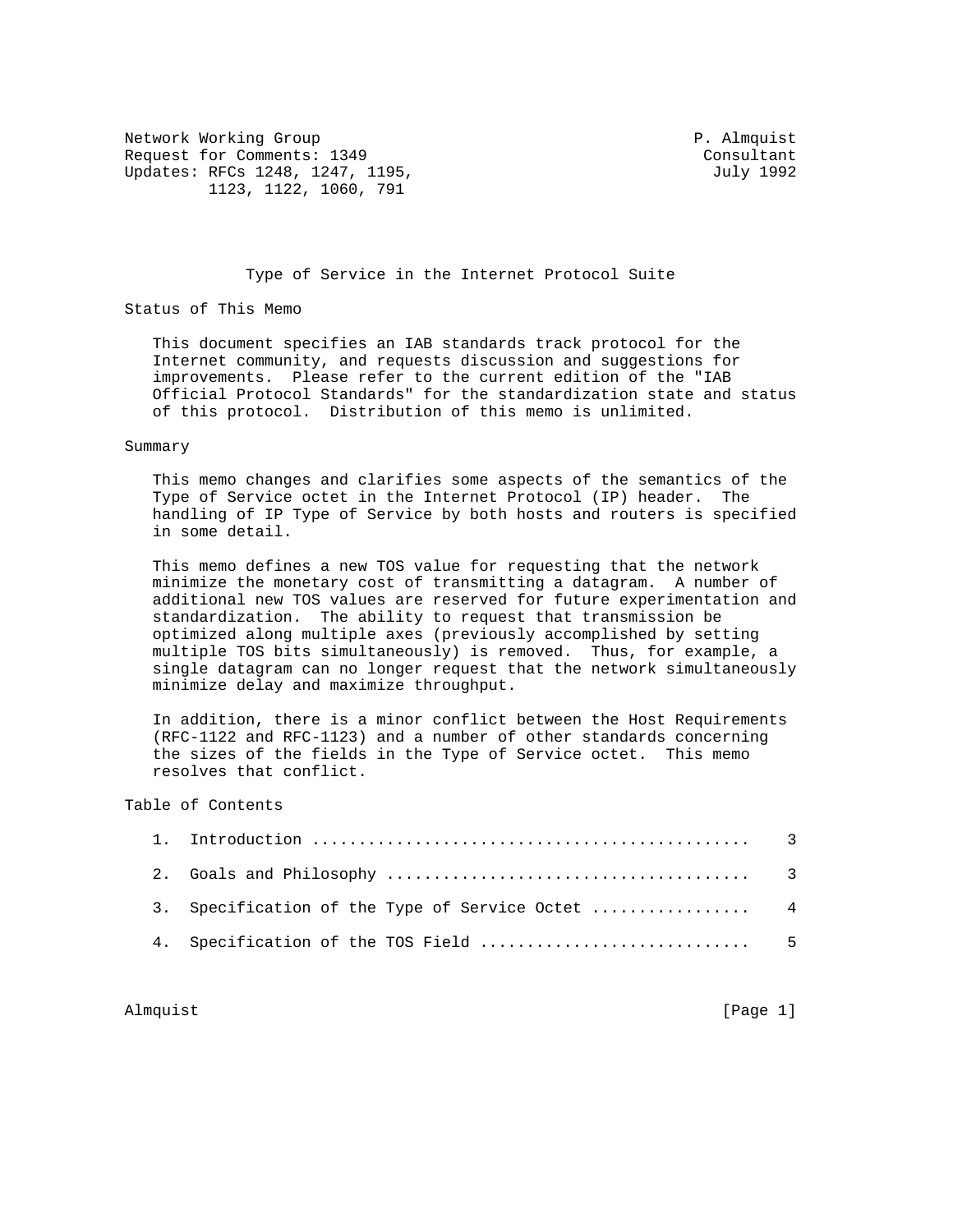| 5. Use of the TOS Field in the Internet Protocols<br>5.1<br>Internet Control Message Protocol (ICMP)<br>5.2<br>5.3<br>Application Protocols                                                                                                           | 6<br>6<br>7<br>7                 |
|-------------------------------------------------------------------------------------------------------------------------------------------------------------------------------------------------------------------------------------------------------|----------------------------------|
| 6.<br>Destination Unreachable<br>6.1<br>6.2                                                                                                                                                                                                           | 8<br>8<br>9                      |
| 7.<br>Use of the TOS Field in Routing<br>7.1<br>7.2                                                                                                                                                                                                   | 9<br>10<br>12                    |
| 8.                                                                                                                                                                                                                                                    | 13                               |
| Updates to Other Specifications<br>APPENDIX A.<br>A.1<br>A.2<br>RFC-1060 (Assigned Numbers)<br>RFC-1122 and RFC-1123 (Host Requirements)<br>A.3<br>RFC-1195 (Integrated IS-IS)<br>A.4<br>RFC-1247 (OSPF) and RFC-1248 (OSPF MIB) $\ldots$<br>A.5      | 14<br>14<br>14<br>16<br>16<br>17 |
| APPENDIX B.<br>The Minimize Monetary Cost TOS Value<br>B.1<br>B.2<br>The Specification of the TOS Field<br>B.3<br>The Choice of Weak TOS Routing<br>The Retention of Longest Match Routing<br><b>B.4</b><br>The Use of Destination Unreachable<br>B.5 | 18<br>18<br>19<br>21<br>22<br>23 |
| APPENDIX C.<br>Limitations of the TOS Mechanism<br>C.1<br>C.2<br>Limitations of this Specification                                                                                                                                                    | 24<br>24<br>25                   |
|                                                                                                                                                                                                                                                       | 27                               |
|                                                                                                                                                                                                                                                       | 28                               |
|                                                                                                                                                                                                                                                       | 28                               |
|                                                                                                                                                                                                                                                       | 28                               |

Almquist [Page 2]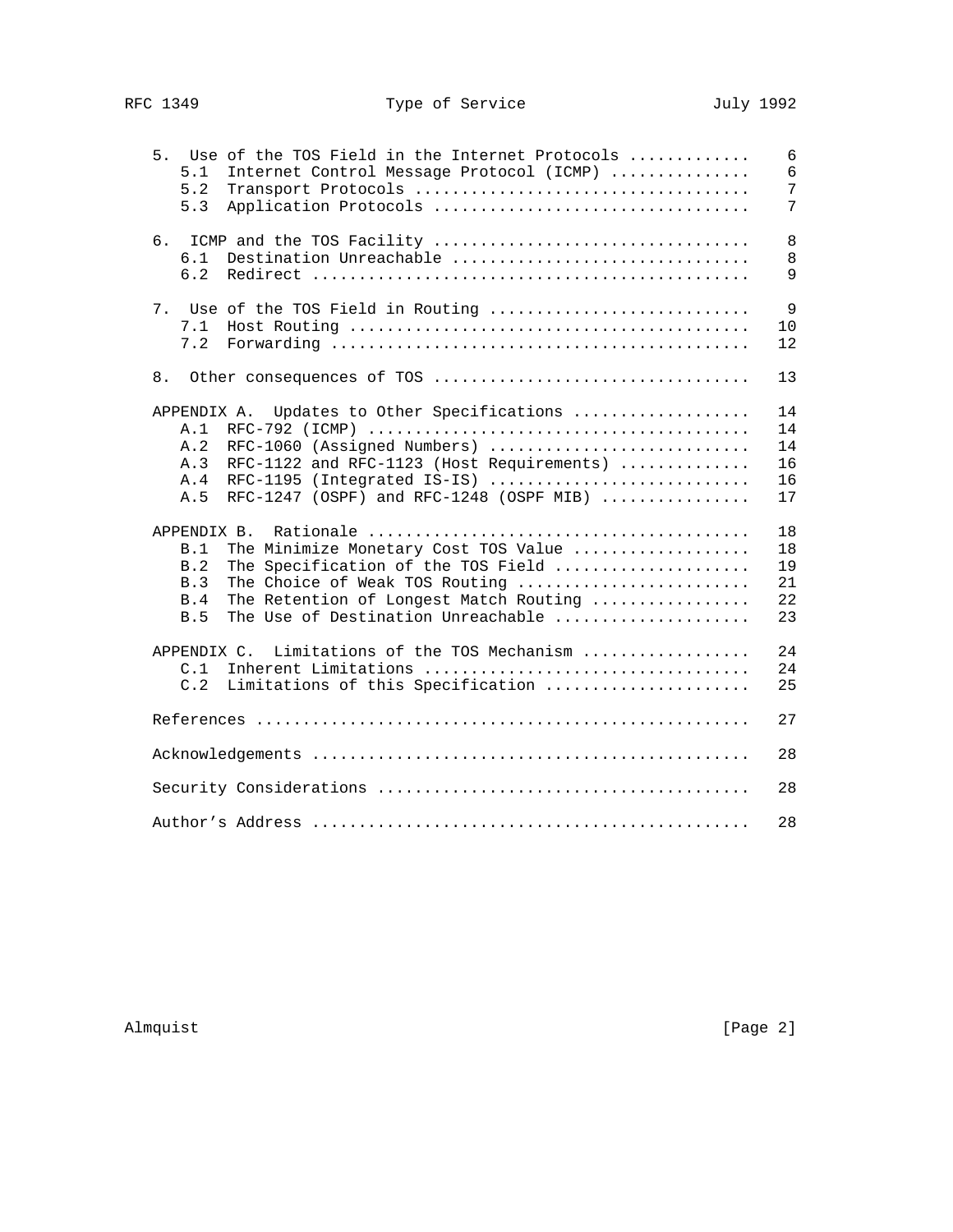### 1. Introduction

 Paths through the Internet vary widely in the quality of service they provide. Some paths are more reliable than others. Some impose high call setup or per-packet charges, while others do not do usage-based charging. Throughput and delay also vary widely. Often there are tradeoffs: the path that provides the highest throughput may well not be the one that provides the lowest delay or the lowest monetary cost. Therefore, the "optimal" path for a packet to follow through the Internet may depend on the needs of the application and its user.

 Because the Internet itself has no direct knowledge of how to optimize the path for a particular application or user, the IP protocol [11] provides a (rather limited) facility for upper layer protocols to convey hints to the Internet Layer about how the tradeoffs should be made for the particular packet. This facility is the "Type of Service" facility, abbreviated as the "TOS facility" in this memo.

 Although the TOS facility has been a part of the IP specification since the beginning, it has been little used in the past. However, the Internet host specification [1,2] now mandates that hosts use the TOS facility. Additionally, routing protocols (including OSPF [10] and Integrated IS-IS [7]) have been developed which can compute routes separately for each type of service. These new routing protocols make it practical for routers to consider the requested type of service when making routing decisions.

 This specification defines in detail how hosts and routers use the TOS facility. Section 2 introduces the primary considerations that motivated the design choices in this specification. Sections 3 and 4 describe the Type of Service octet in the IP header and the values which the TOS field of that octet may contain. Section 5 describes how a host (or router) chooses appropriate values to insert into the TOS fields of the IP datagrams it originates. Sections 6 and 7 describe the ICMP Destination Unreachable and Redirect messages and how TOS affects path choice by both hosts and routers. Section 8 describes some additional ways in which TOS may optionally affect packet processing. Appendix A describes how this specification updates a number of existing specifications. Appendices B and C expand on the discussion in Section 2.

# 2. Goals and Philosophy

 The fundamental rule that guided this specification is that a host should never be penalized for using the TOS facility. If a host makes appropriate use of the TOS facility, its network service should be at least as good as (and hopefully better than) it would have been

Almquist [Page 3]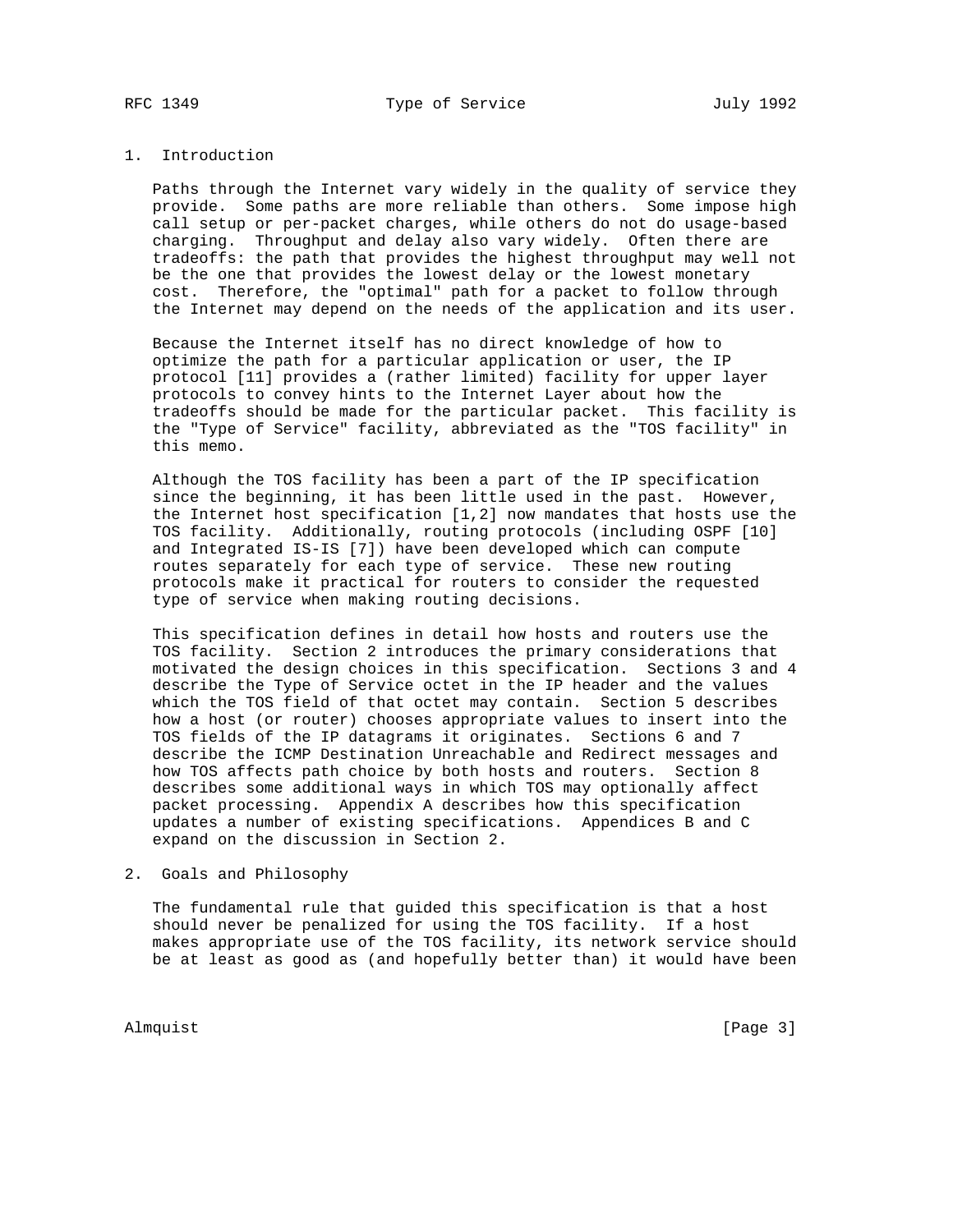if the host had not used the facility. This goal was considered particularly important because it is unlikely that any specification which did not meet this goal, no matter how good it might be in other respects, would ever become widely deployed and used. A particular consequence of this goal is that if a network cannot provide the TOS requested in a packet, the network does not discard the packet but instead delivers it the same way it would have been delivered had none of the TOS bits been set.

 Even though the TOS facility has not been widely used in the past, it is a goal of this memo to be as compatible as possible with existing practice. Primarily this means that existing host implementations should not interact badly with hosts and routers which implement the specifications of this memo, since TOS support is almost non-existent in routers which predate this specification. However, this memo does attempt to be compatible with the treatment of IP TOS in OSPF and Integrated IS-IS.

 Because the Internet community does not have much experience with TOS, it is important that this specification allow easy definition and deployment of new and experimental types of service. This goal has had a significant impact on this specification. In particular, it led to the decision to fix permanently the size of the TOS field and to the decision that hosts and routers should be able to handle a new type of service correctly without having to understand its semantics.

 Appendix B of this memo provides a more detailed explanation of the rationale behind particular aspects of this specification.

3. Specification of the Type of Service Octet

 The TOS facility is one of the features of the Type of Service octet in the IP datagram header. The Type of Service octet consists of three fields:

|  |            |  | 4   | כ |     |
|--|------------|--|-----|---|-----|
|  |            |  |     |   |     |
|  | PRECEDENCE |  | TOS |   | MBZ |
|  |            |  |     |   |     |

 The first field, labeled "PRECEDENCE" above, is intended to denote the importance or priority of the datagram. This field is not discussed in detail in this memo.

The second field, labeled "TOS" above, denotes how the network should

Almquist [Page 4]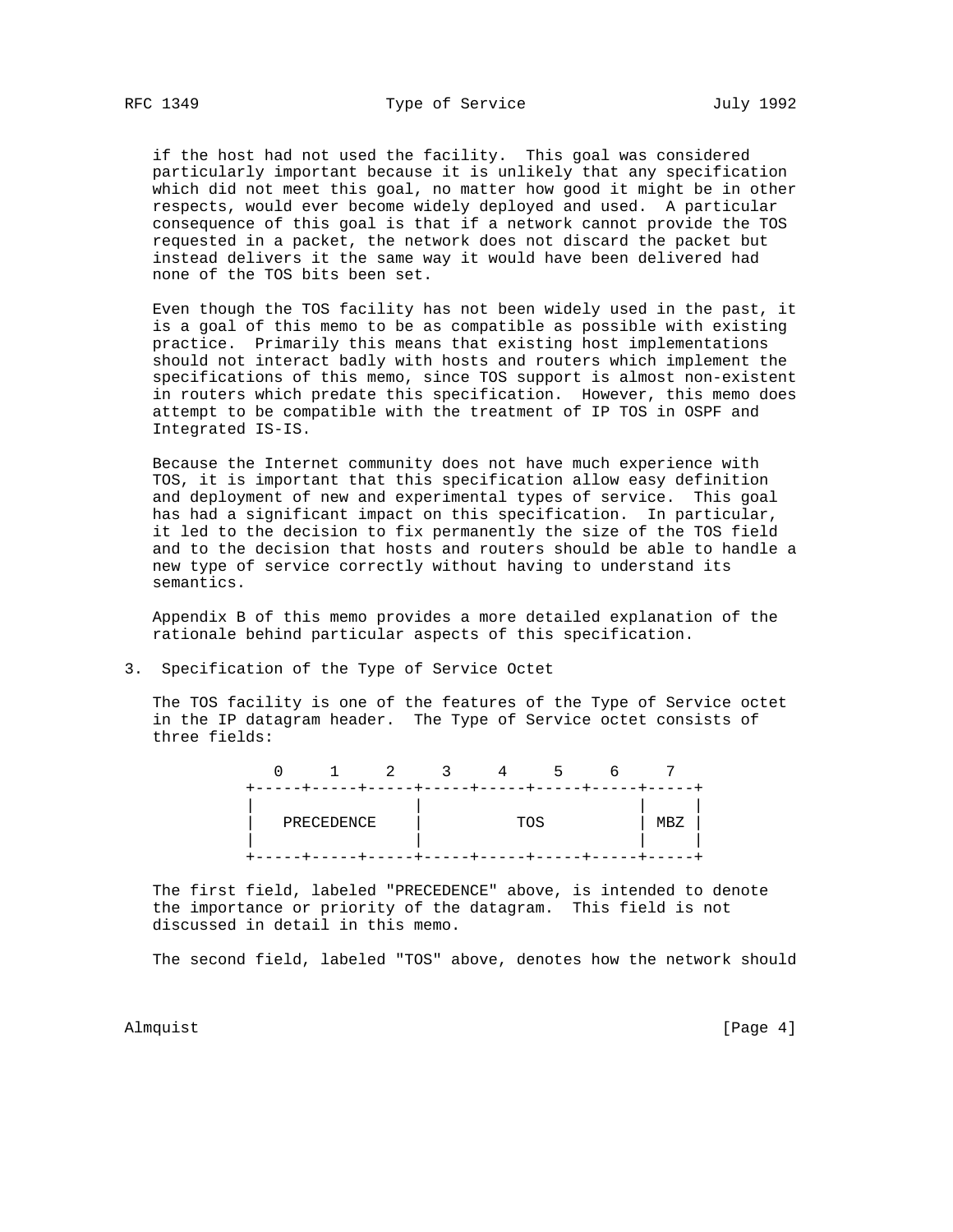make tradeoffs between throughput, delay, reliability, and cost. The TOS field is the primary topic of this memo.

 The last field, labeled "MBZ" (for "must be zero") above, is currently unused. The originator of a datagram sets this field to zero (unless participating in an Internet protocol experiment which makes use of that bit). Routers and recipients of datagrams ignore the value of this field. This field is copied on fragmentation.

 In the past there has been some confusion about the size of the TOS field. RFC-791 defined it as a three bit field, including bits 3-5 in the figure above. It included bit 6 in the MBZ field. RFC-1122 added bits 6 and 7 to the TOS field, eliminating the MBZ field. This memo redefines the TOS field to be the four bits shown in the figure above. The reasons for choosing to make the TOS field four bits wide can be found in Appendix B.2.

4. Specification of the TOS Field

 As was stated just above, this memo redefines the TOS field as a four bit field. Also contrary to RFC-791, this memo defines the TOS field as a single enumerated value rather than as a set of bits (where each bit has its own meaning). This memo defines the semantics of the following TOS field values (expressed as binary numbers):

| 1000 |       | -- minimize delay |                        |
|------|-------|-------------------|------------------------|
| 0100 | $- -$ |                   | maximize throughput    |
| 0010 | $- -$ |                   | maximize reliability   |
| 0001 | $- -$ |                   | minimize monetary cost |
| 0000 | $- -$ | normal service    |                        |
|      |       |                   |                        |

 The values used in the TOS field are referred to in this memo as "TOS values", and the value of the TOS field of an IP packet is referred to in this memo as the "requested TOS". The TOS field value 0000 is referred to in this memo as the "default TOS."

 Because this specification redefines TOS values to be integers rather than sets of bits, computing the logical OR of two TOS values is no longer meaningful. For example, it would be a serious error for a router to choose a low delay path for a packet whose requested TOS was 1110 simply because the router noted that the former "delay bit" was set.

 Although the semantics of values other than the five listed above are not defined by this memo, they are perfectly legal TOS values, and hosts and routers must not preclude their use in any way. As will become clear after reading the remainder of this memo, only the default TOS is in any way special. A host or router need not (and

Almquist [Page 5]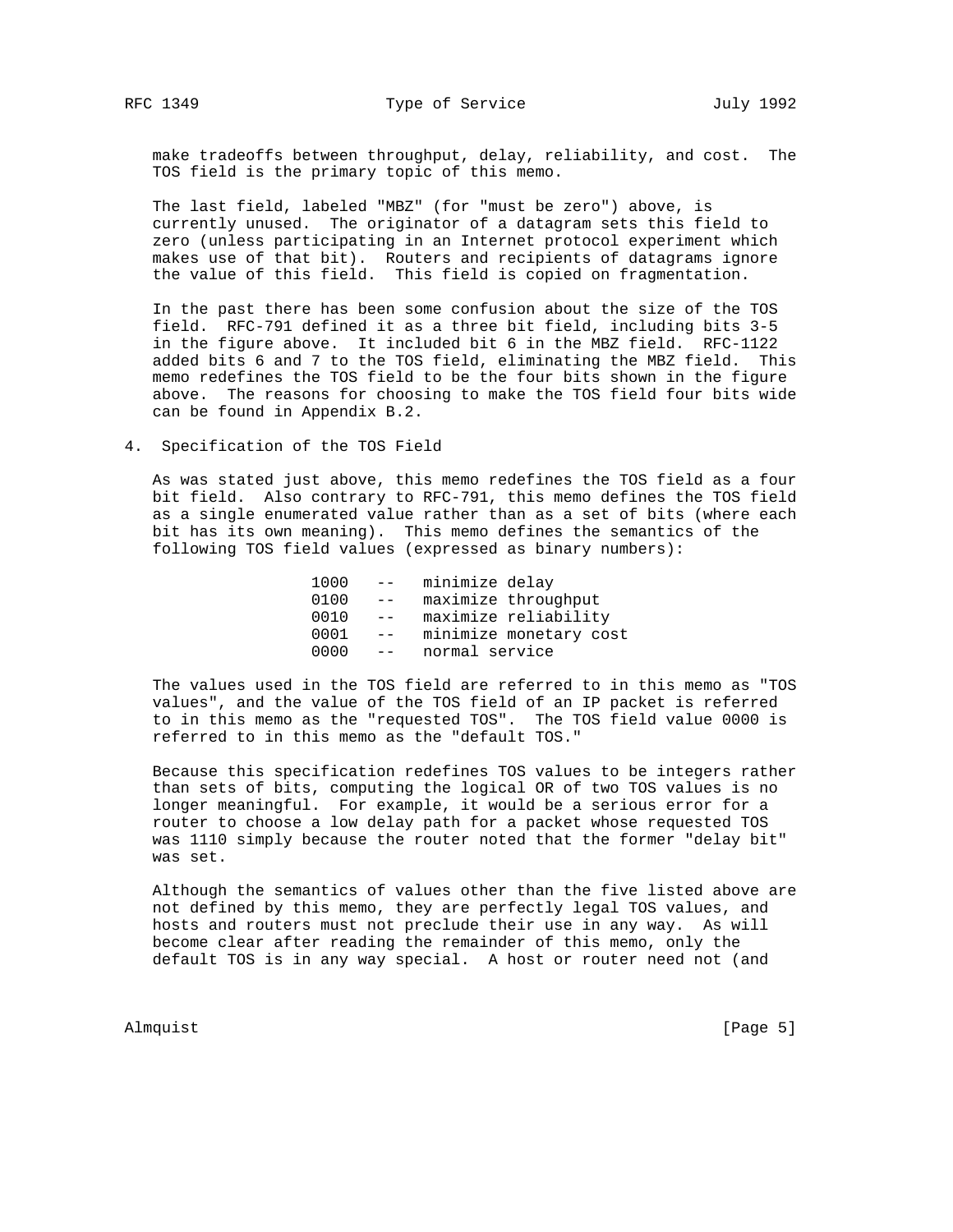except as described in Section 8 should not) make any distinction between TOS values whose semantics are defined by this memo and those that are not.

 It is important to note the use of the words "minimize" and "maximize" in the definitions of values for the TOS field. For example, setting the TOS field to 1000 (minimize delay) does not guarantee that the path taken by the datagram will have a delay that the user considers "low". The network will attempt to choose the lowest delay path available, based on its (often imperfect) information about path delay. The network will not discard the datagram simply because it believes that the delay of the available paths is "too high" (actually, the network manager can override this behavior through creative use of routing metrics, but this is strongly discouraged: setting the TOS field is intended to give better service when it is available, rather than to deny service when it is not).

5. Use of the TOS Field in the Internet Protocols

 For the TOS facility to be useful, the TOS fields in IP packets must be filled in with reasonable values. This section discusses how protocols above IP choose appropriate values.

5.1 Internet Control Message Protocol (ICMP)

 ICMP [8,9,12] defines a number of messages for performing error reporting and diagnostic functions for the Internet Layer. This section describes how a host or router chooses appropriate TOS values for ICMP messages it originates. The TOS facility also affects the origination and processing of ICMP Redirects and ICMP Destination Unreachables, but that is the topic of Section 6.

 For purposes of this discussion, it is useful to divide ICMP messages into three classes:

- o ICMP error messages include ICMP message types 3 (Destination Unreachable), 4 (Source Quench), 5 (Redirect), 11 (Time Exceeded), and 12 (Parameter Problem).
- o ICMP request messages include ICMP message types 8 (Echo), 10 (Router Solicitation), 13 (Timestamp), 15 (Information Request -- now obsolete), and 17 (Address Mask Request).
- o ICMP reply messages include ICMP message types 0 (Echo Reply), 9 (Router Advertisement), 14 (Timestamp Reply), 16 (Information Reply -- also obsolete), and 18 (Address Mask Reply).

Almquist [Page 6]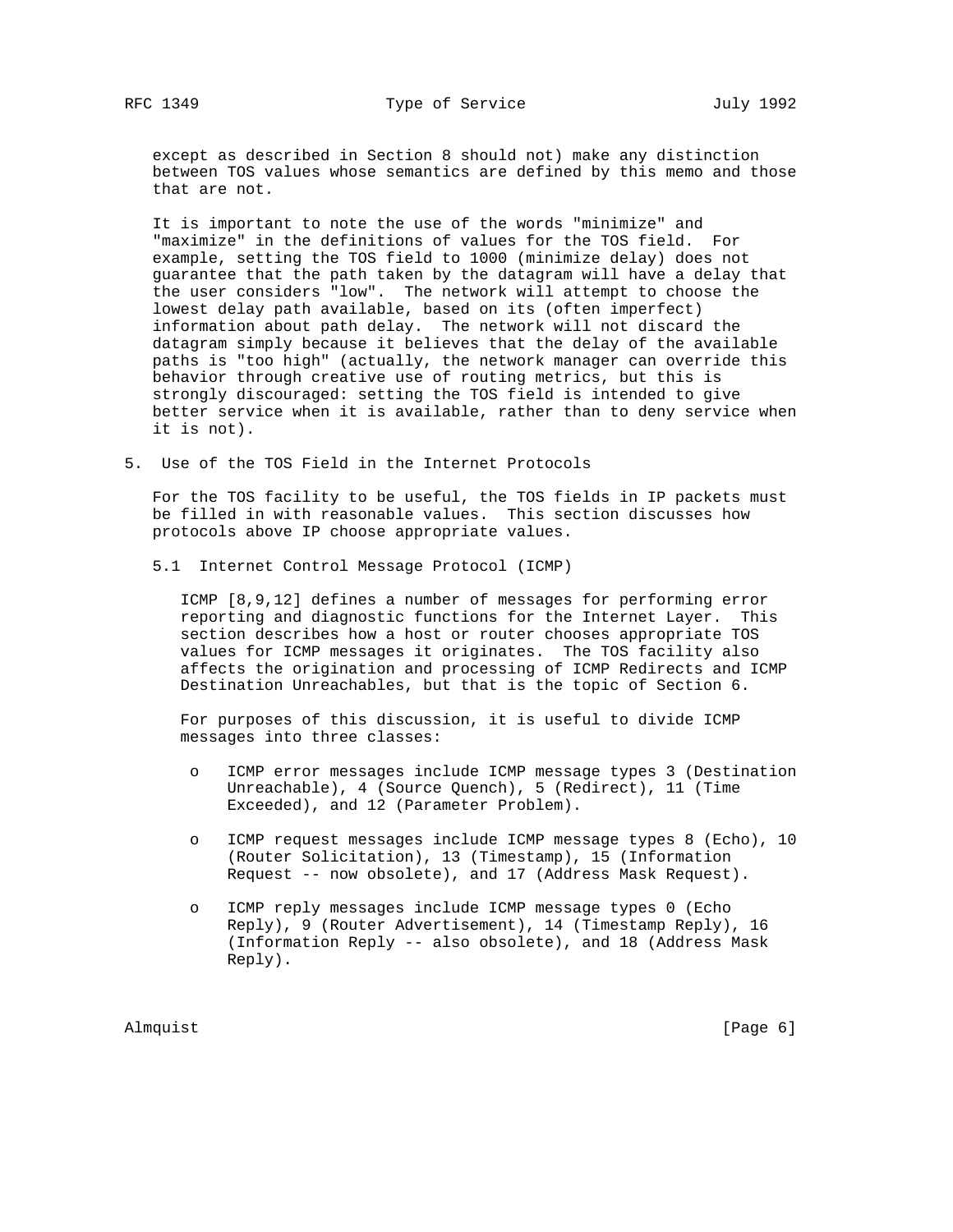An ICMP error message is always sent with the default TOS (0000).

 An ICMP request message may be sent with any value in the TOS field. A mechanism to allow the user to specify the TOS value to be used would be a useful feature in many applications that generate ICMP request messages.

 An ICMP reply message is sent with the same value in the TOS field as was used in the corresponding ICMP request message.

5.2 Transport Protocols

 When sending a datagram, a transport protocol uses the TOS requested by the application. There is no requirement that both ends of a transport connection use the same TOS. For example, the sending side of a bulk data transfer application should request that throughput be maximized, whereas the receiving side might request that delay be minimized (assuming that it is primarily sending small acknowledgement packets). It may be useful for a transport protocol to provide applications with a mechanism for learning the value of the TOS field that accompanied the most recently received data.

 It is quite permissible to switch to a different TOS in the middle of a connection if the nature of the traffic being generated changes. An example of this would be SMTP, which spends part of its time doing bulk data transfer and part of its time exchanging short command messages and responses.

 TCP [13] should use the same TOS for datagrams containing only TCP control information as it does for datagrams which contain user data. Although it might seem intuitively correct to always request that the network minimize delay for segments containing acknowledgements but no data, doing so could corrupt TCP's round trip time estimates.

# 5.3 Application Protocols

 Applications are responsible for choosing appropriate TOS values for any traffic they originate. The Assigned Numbers document [15] lists the TOS values to be used by a number of common network applications. For other applications, it is the responsibility of the application's designer or programmer to make a suitable choice, based on the nature of the traffic to be originated by the application.

 It is essential for many sorts of network diagnostic applications, and desirable for other applications, that the user of the

Almquist [Page 7]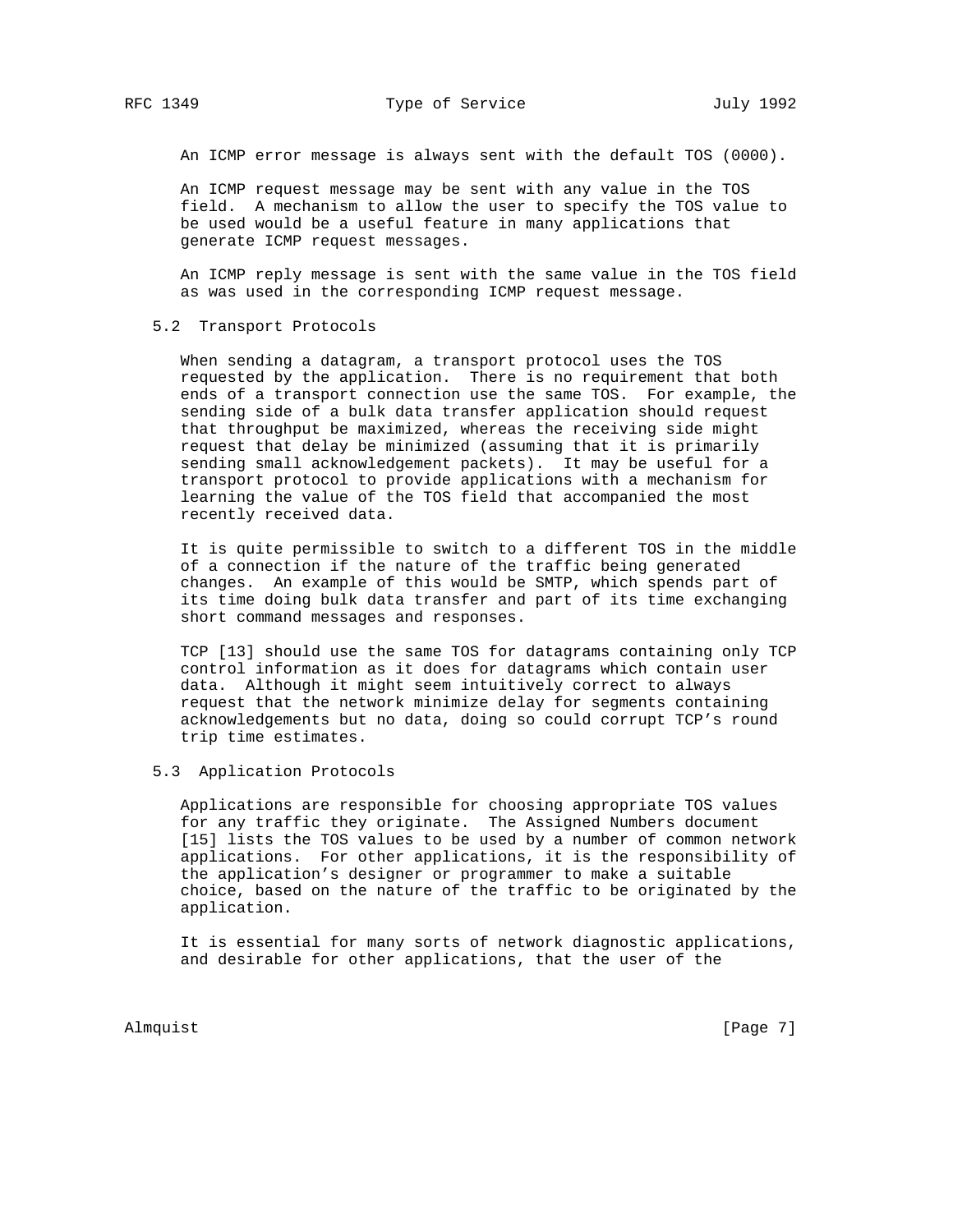application be able to override the TOS value(s) which the application would otherwise choose.

 The Assigned Numbers document is revised and reissued periodically. Until RFC-1060, the edition current as this is being written, has been superceded, readers should consult Appendix A.2 of this memo.

6. ICMP and the TOS Facility

 Routers communicate routing information to hosts using the ICMP protocol [12]. This section describes how support for the TOS facility affects the origination and interpretation of ICMP Redirect messages and certain types of ICMP Destination Unreachable messages. This memo does not define any new extensions to the ICMP protocol.

6.1 Destination Unreachable

 The ICMP Destination Unreachable message contains a code which describes the reason that the destination is unreachable. There are four codes [1,12] which are particularly relevant to the topic of this memo:

- 0 -- network unreachable
- 1 -- host unreachable
- 11 -- network unreachable for type of service
- 12 -- host unreachable for type of service

 A router generates a code 11 or code 12 Destination Unreachable when an unreachable destination (network or host) would have been reachable had a different TOS value been specified. A router generates a code 0 or code 1 Destination Unreachable in other cases.

 A host receiving a Destination Unreachable message containing any of these codes should recognize that it may result from a routing transient. The host should therefore interpret the message as only a hint, not proof, that the specified destination is unreachable.

 The use of codes 11 and 12 may seem contrary to the statement in Section 2 that packets should not be discarded simply because the requested TOS cannot be provided. The rationale for having these codes and the limited cases in which they are expected to be used are described in Appendix B.5.

Almquist [Page 8]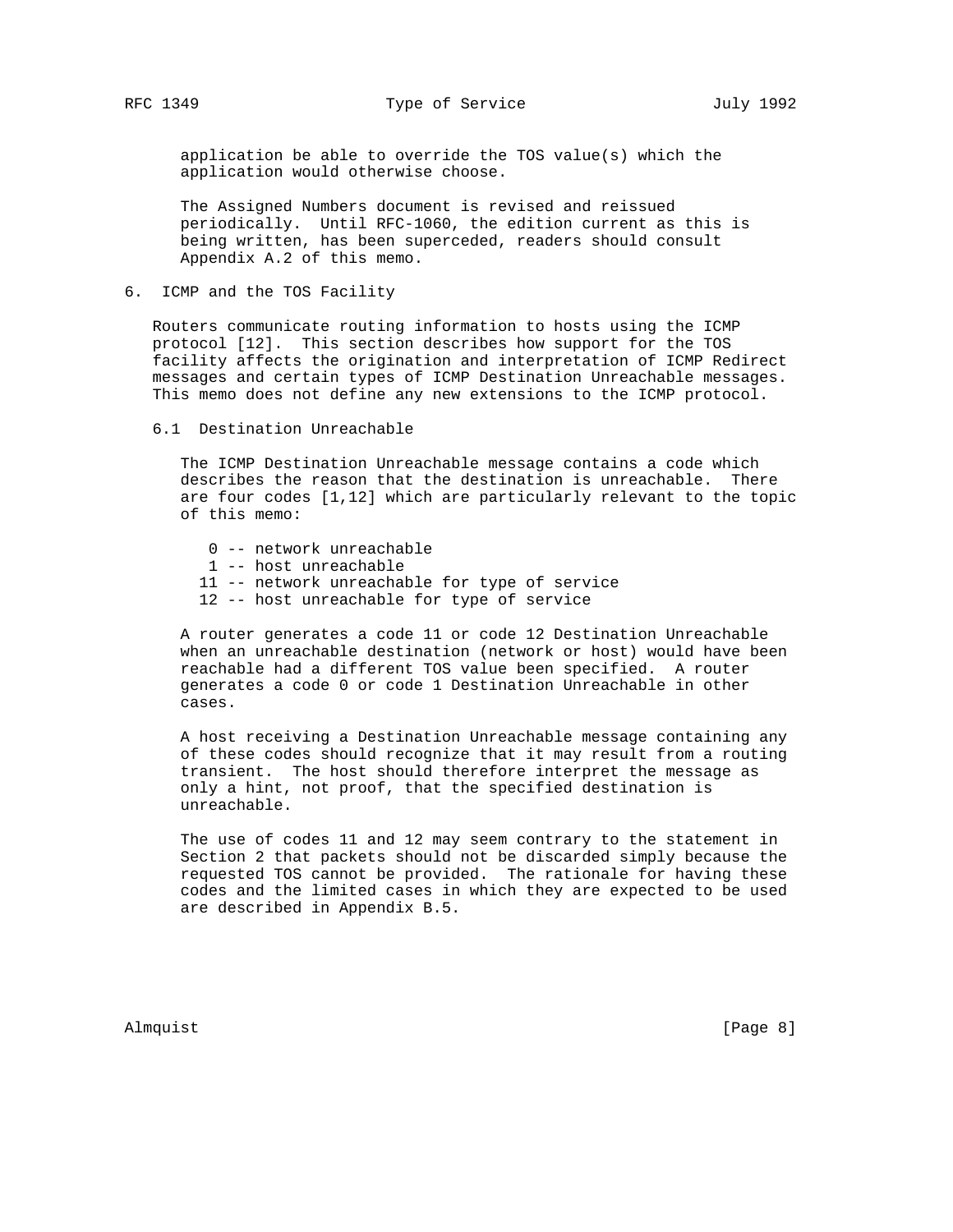### 6.2 Redirect

 The ICMP Redirect message also includes a code, which specifies the class of datagrams to which the Redirect applies. There are currently four codes defined:

- 0 -- redirect datagrams for the network
- 1 -- redirect datagrams for the host
- 2 -- redirect datagrams for the type of service and network
- 3 -- redirect datagrams for the type of service and host

 A router generates a code 3 Redirect when the Redirect applies only to IP packets which request a particular TOS value. A router generates a code 1 Redirect instead when the the optimal next hop on the path to the destination would be the same for any TOS value. In order to minimize the potential for host confusion, routers should refrain from using codes 0 and 2 in Redirects [3,6].

 Although the current Internet Host specification [1] only requires hosts to correctly handle code 0 and code 1 Redirects, a host should also correctly handle code 2 and code 3 Redirects, as described in Section 7.1 of this memo. If a host does not, it is better for the host to treat code 2 as equivalent to code 0 and code 3 as equivalent to code 1 than for the host to simply ignore code 2 and code 3 Redirects.

7. Use of the TOS Field in Routing

 Both hosts and routers should consider the value of the TOS field of a datagram when choosing an appropriate path to get the datagram to its destination. The mechanisms for doing so are discussed in this section.

 Whether a packet's TOS value actually affects the path it takes inside of a particular routing domain is a choice made by the routing domain's network manager. In many routing domains the paths are sufficiently homogeneous in nature that there is no reason for routers to choose different paths based up the TOS field in a datagram. Inside such a routing domain, the network manager may choose to limit the size of the routing database and of routing protocol updates by only defining routes for the default (0000) TOS. Neither hosts nor routers should need to have any explicit knowledge of whether TOS affects routing in the local routing domain.

Almquist [Page 9]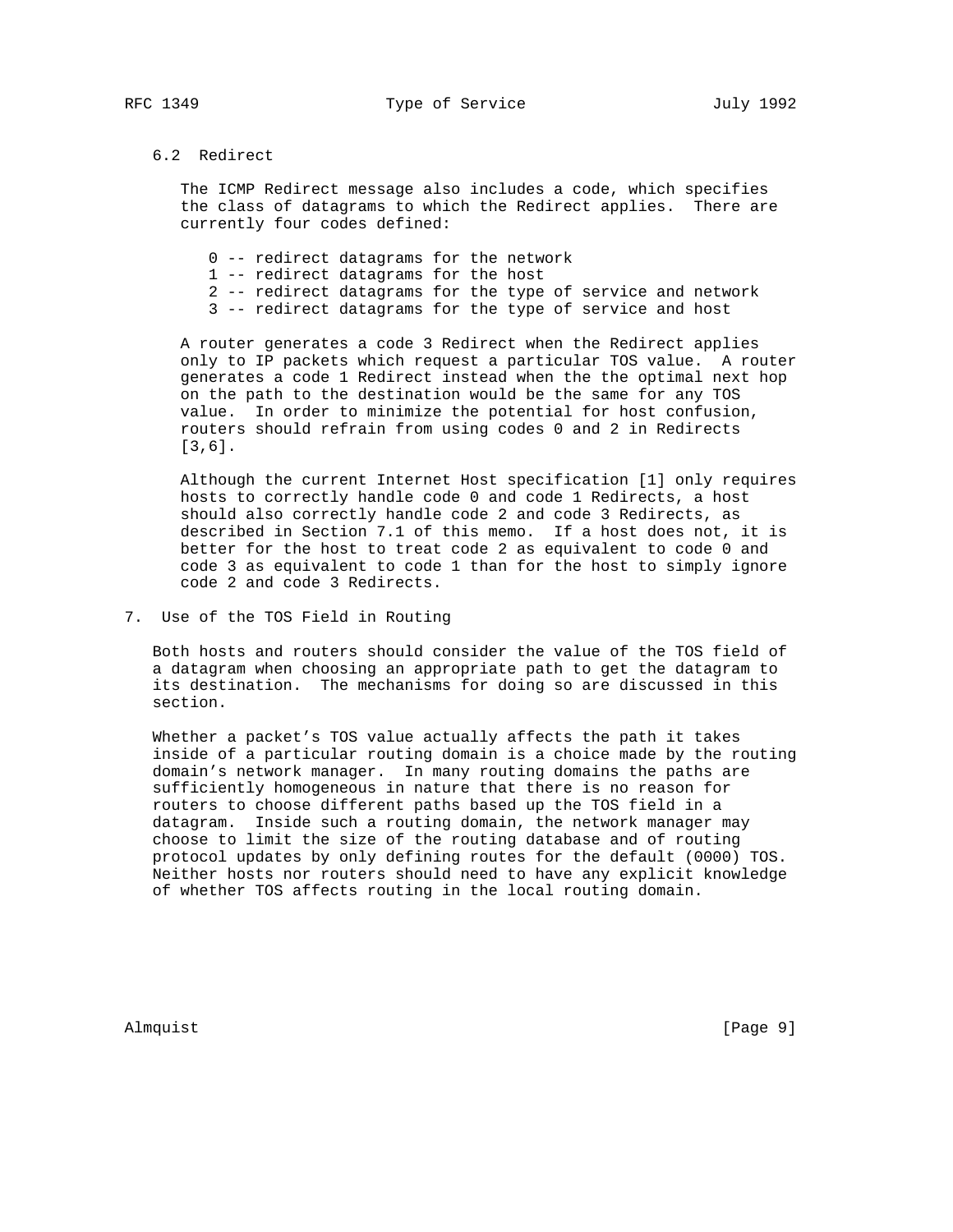# 7.1 Host Routing

 When a host (which is not also a router) wishes to send an IP packet to a destination on another network or subnet, it needs to choose an appropriate router to send the packet to. According to the IP Architecture, it does so by maintaining a route cache and a list of default routers. Each entry in the route cache lists a destination (IP address) and the appropriate router to use to reach that destination. The host learns the information stored in its route cache through the ICMP Redirect mechanism. The host learns the list of default routers either from static configuration information or by using the ICMP Router Discovery mechanism [8]. When the host wishes to send an IP packet, it searches its route cache for a route matching the destination address in the packet. If one is found it is used; if not, the packet is sent to one of the default routers. All of this is described in greater detail in section 3.3.1 of RFC-1122 [1].

 Adding support for the TOS facility changes the host routing procedure only slightly. In the following, it is assumed that (in accordance with the current Internet Host specification [1]) the host treats code 0 (redirect datagrams for the network) Redirects as if they were code 1 (redirect datagrams for the host) Redirects. Similarly, it is assumed that the host treats code 2 (redirect datagrams for the network and type of service) Redirects as if they were code 3 (redirect datagrams for the host and type of service) Redirects. Readers considering violating these assumptions should be aware that long and careful consideration of the way in which Redirects are treated is necessary to avoid situations where every packet sent to some destination provokes a Redirect. Because these assumptions match the recommendations of Internet Host specification, that careful consideration is beyond the scope of this memo.

 As was described in Section 6.2, some ICMP Redirects apply only to IP packets which request a particular TOS. Thus, a host (at least conceptually) needs to store two types of entries in its route cache:

 type 1: { destination, TOS, router } type 2: { destination, \*, router }

 where type 1 entries result from the receipt of code 3 (or code 1) Redirects and type 2 entries result from the receipt of code 2 (or code 0) Redirects.

Almquist [Page 10]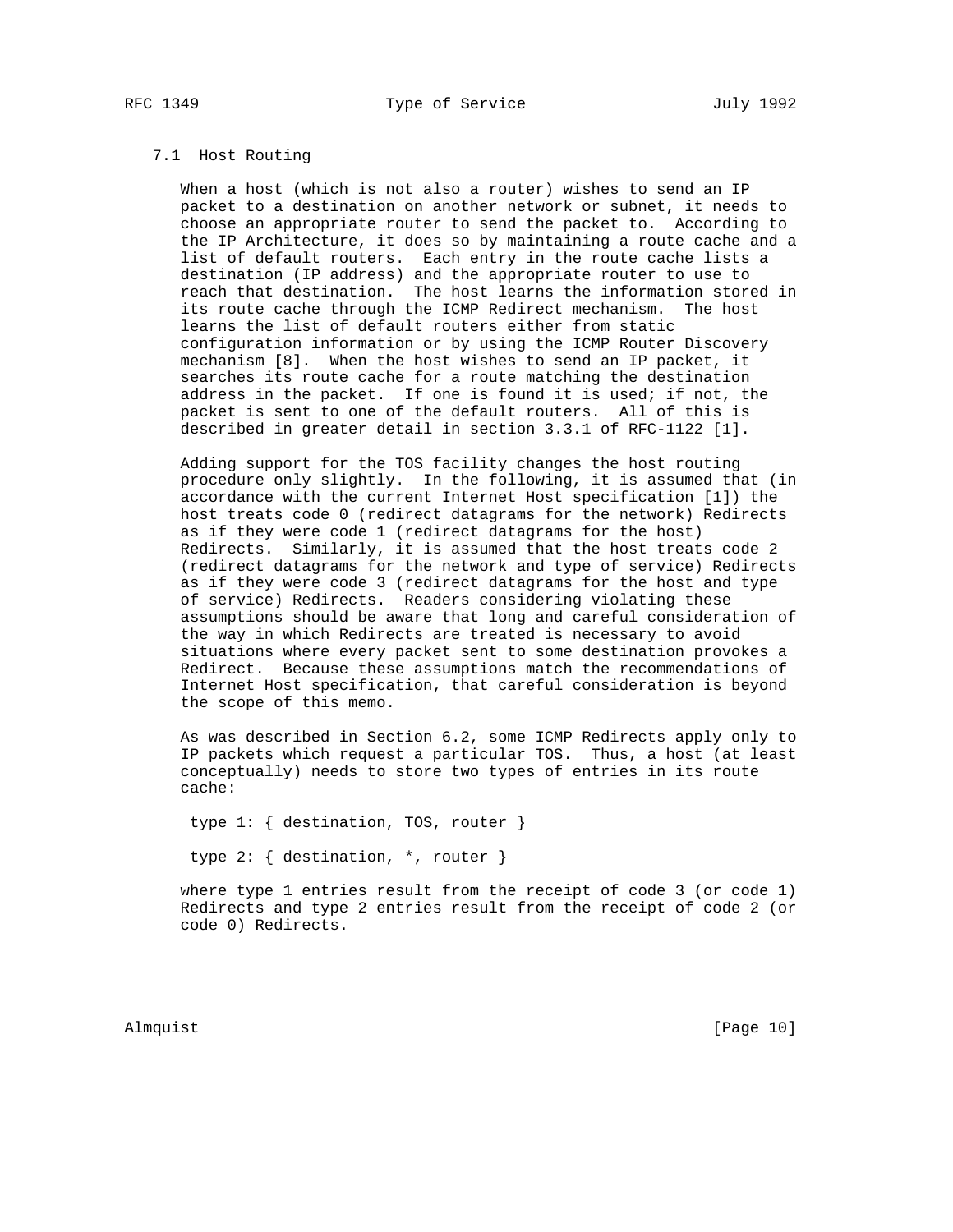When a host wants to send a packet, it first searches the route cache for a type 1 entry whose destination matches the destination address of the packet and whose TOS matches the requested TOS in the packet. If it doesn't find one, the host searches its route cache again, this time looking for a type 2 entry whose destination matches the destination address of the packet. If either of these searches finds a matching entry, the packet is sent to the router listed in the matching entry. Otherwise, the packet is sent to one of the routers on the list of default routers.

When a host creates (or updates) a type 2 entry, it must flush from its route cache any type 1 entries which have the same destination. This is necessary for correctness, since the type 1 entry may be obsolete but would continue to be used if it weren't flushed because type 1 entries are always preferred over type 2 entries.

 However, the converse is not true: when a host creates a type 1 entry, it should not flush a type 2 entry that has the same destination. In this case, the type 1 entry will properly override the type 2 entry for packets whose destination address and requested TOS match the type 1 entry. Because the type 2 entry may well specify the correct router for some TOS values other than the one specified in the type 1 entry, saving the type 2 entry will likely cut down on the number of Redirects which the host would otherwise receive. This savings can potentially be substantial if one of the Redirects which was avoided would have created a new type 2 entry (thereby causing the new type 1 entry to be flushed). That can happen, for example, if only some of the routers on the local net are part of a routing domain that computes separate routes for each TOS.

 As an alternative, a host may treat all Redirects as if they were code 3 (redirect datagrams for hosts and type of service) Redirects. This alternative allows the host to have only type 1 route cache entries, thereby simplifying route lookup and eliminating the need for the rules in the previous two paragraphs. The disadvantage of this approach is that it increases the size of the route cache and the amount of Redirect traffic if the host sends packets with a variety of requested TOS's to a destination for which the host should use the same router regardless of the requested TOS. There is not yet sufficient experience with the TOS facility to know whether that disadvantage would be serious enough in practice to outweigh the simplicity of this approach.

 Despite RFC-1122, some hosts acquire their routing information by "wiretapping" a routing protocol instead of by using the

Almquist [Page 11]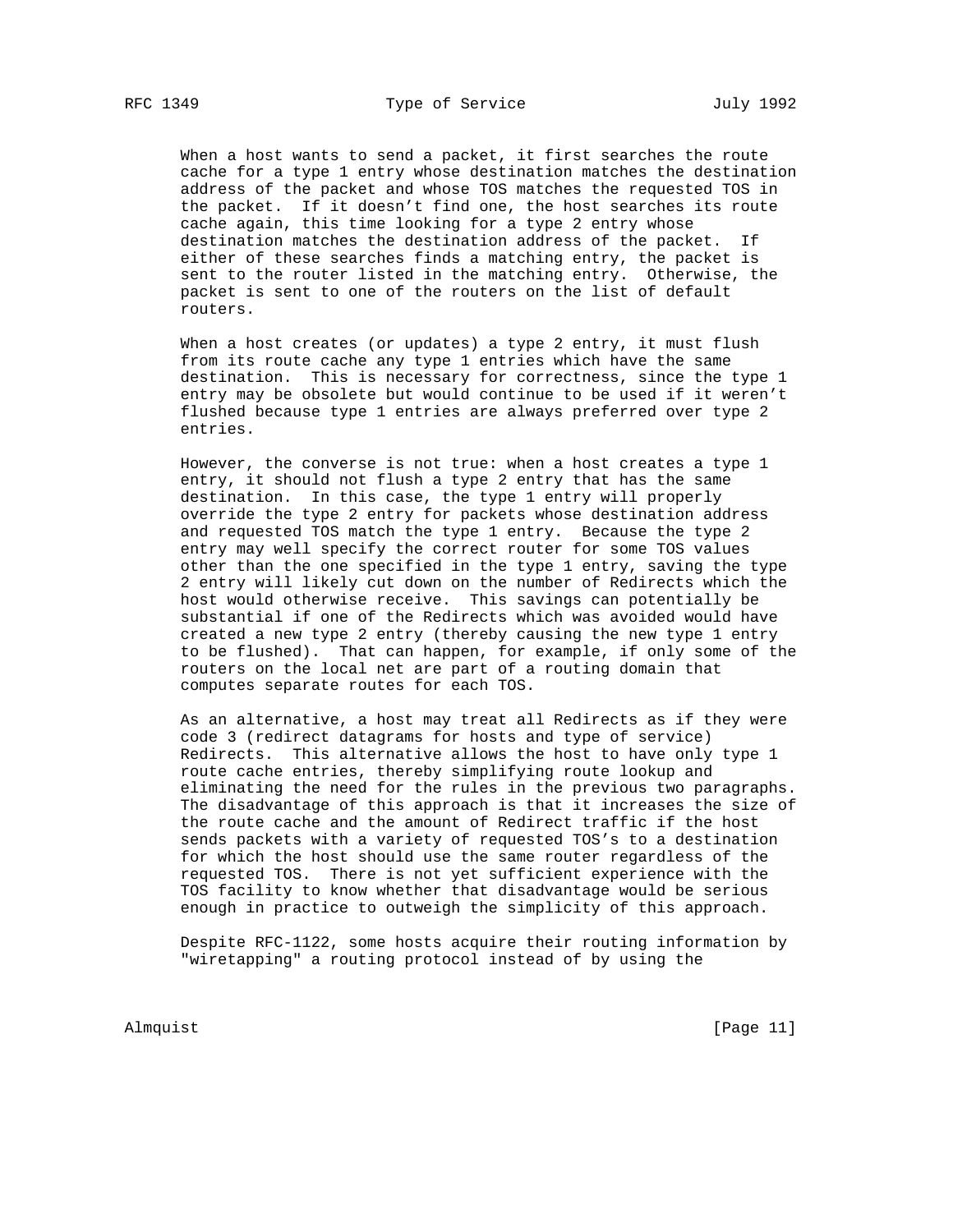mechanisms described above. Such hosts will need to follow the procedures described in Section 7.2 (except of course that hosts will not send ICMP Destination Unreachables or ICMP Redirects).

## 7.2 Forwarding

 A router in the Internet should be able to consider the value of the TOS field when choosing an appropriate path over which to forward an IP packet. How a router does this is a part of the more general issue of how a router picks appropriate paths. This larger issue can be extremely complex [4], and is beyond the scope of this memo. This discussion should therefore be considered only an overview. Implementors should consult the Router Requirements specification [3] and the the specifications of the routing protocols they implement for details.

 A router associates a TOS value with each route in its forwarding table. The value can be any of the possible values of the TOS field in an IP datagram (including those values whose semantics are yet to be defined). Any routes learned using routing protocols which support TOS are assigned appropriate TOS value by those protocols. Routes learned using other routing protocols are always assigned the default TOS value (0000). Static routes have their TOS values assigned by the network manager.

 When a router wants to forward a packet, it first looks up the destination address in its forwarding table. This yields a set of candidate routes. The set may be empty (if the destination is unreachable), or it may contain one or more routes to the destination. If the set is not empty, the TOS values of the routes in the set are examined. If the set contains a route whose TOS exactly matches the TOS field of the packet being forwarded then that route is chosen. If not but the set contains a route with the default TOS then that route is chosen.

 If no route is found, or if the the chosen route has an infinite metric, the destination is considered to be unreachable. The packet is discarded and an ICMP Destination Unreachable is returned to the source. Normally, the Unreachable uses code 0 (Network unreachable) or 1 (Host unreachable). If, however, a route to the destination exists which has a different TOS value and a non-infinite metric then code 11 (Network unreachable for type of service) or code 12 (Host unreachable for type of service) must be used instead.

Almquist [Page 12]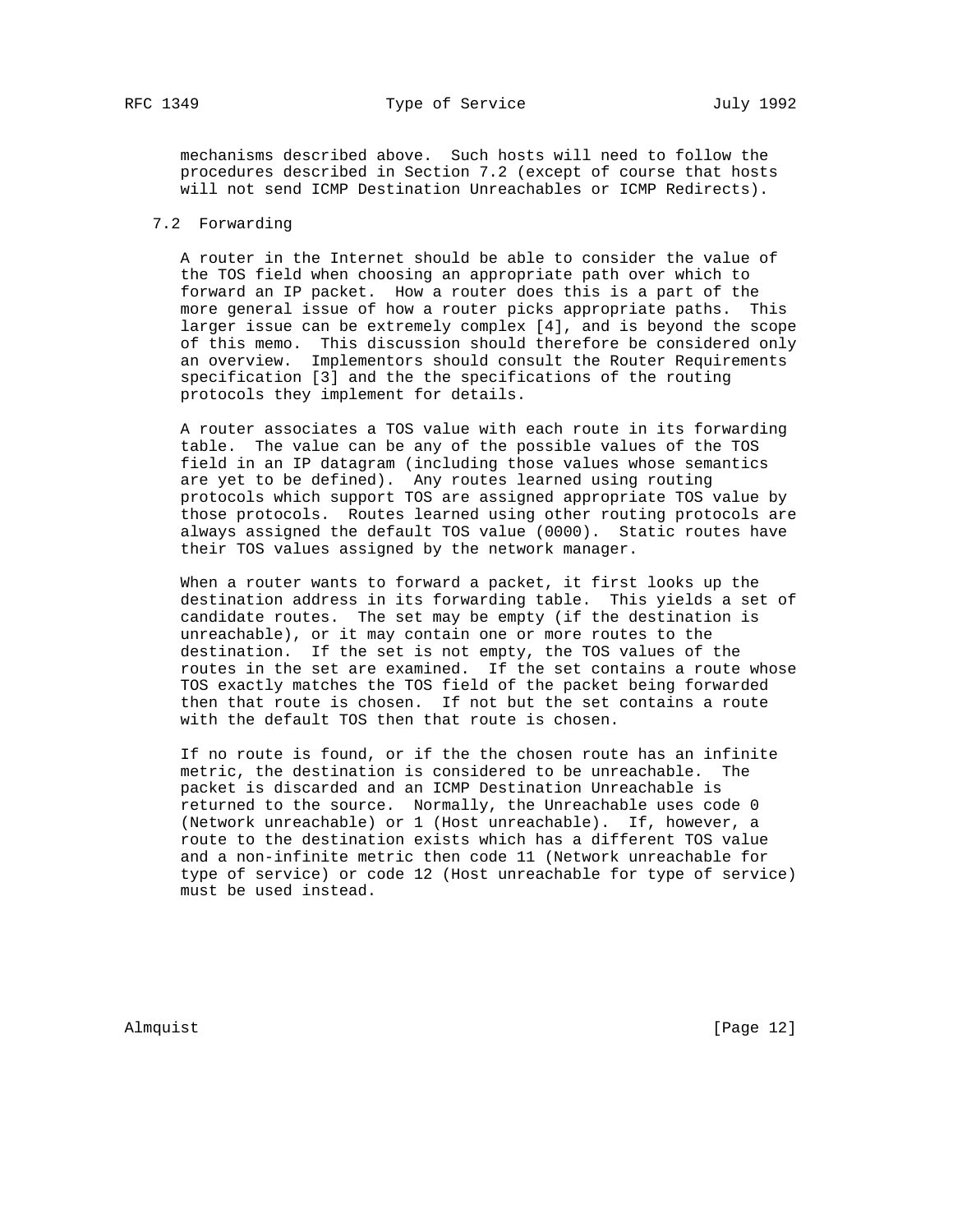### 8. Other consequences of TOS

 The TOS field in a datagram primarily affects the path chosen through the network, but an implementor may choose to have TOS also affect other aspects of how the datagram is handled. For example, a host or router might choose to give preferential queuing on network output queues to datagrams which have requested that delay be minimized. Similarly, a router forced by overload to discard packets might attempt to avoid discarding packets that have requested that reliability be maximized. At least one paper [14] has explored these ideas in some detail, but little is known about how well such special handling would work in practice.

 Additionally, some Link Layer protocols have their own quality of service mechanisms. When a router or host transmits an IP packet, it might request from the Link Layer a quality of service as close as possible to the one requested in the TOS field in the IP header. Long ago an attempt (RFC-795) was made to codify how this might be done, but that document describes Link Layer protocols which have since become obsolete and no more recent document on the subject has been written.

Almquist [Page 13]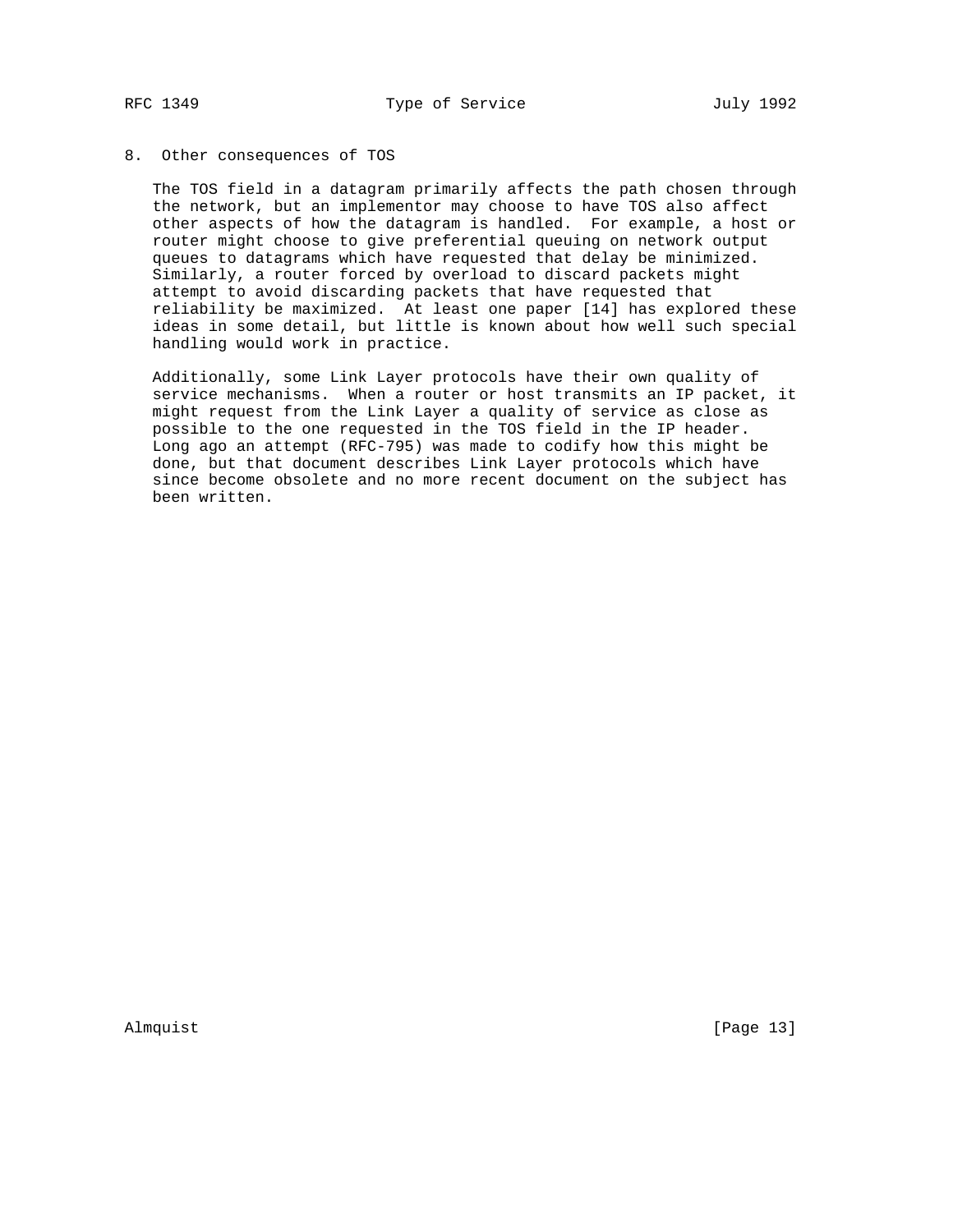APPENDIX A. Updates to Other Specifications

 While this memo is primarily an update to the IP protocol specification [11], it also peripherally affects a number of other specifications. This appendix describes those peripheral effects. This information is included in an appendix rather than in the main body of the document because most if not all of these other specifications will be updated in the future. As that happens, the information included in this appendix will become obsolete.

A.1 RFC-792 (ICMP)

 RFC-792 [12] defines a set of codes indicating reasons why a destination is unreachable. This memo describes the use of two additional codes:

 11 -- network unreachable for type of service 12 -- host unreachable for type of service

 These codes were defined in RFC-1122 [1] but were not included in RFC-792.

# A.2 RFC-1060 (Assigned Numbers)

 RFC-1060 [15] describes the old interpretation of the TOS field (as three independent bits, with no way to specify that monetary cost should be minimized). Although it is likely obvious how the values in RFC-1060 ought to be interpreted in light of this memo, the information from that RFC is reproduced here. The only actual changes are for ICMP (to conform to Section 5.1 of this memo) and NNTP:

|                                           | ----- Type-of-Service Value ----- |                  |                       |
|-------------------------------------------|-----------------------------------|------------------|-----------------------|
| Protocol                                  | TOS Value                         |                  |                       |
| TELNET (1)                                | 1000                              | (minimize delay) |                       |
| FTP<br>Control<br>Data $(2)$              | 1000<br>0100                      | (minimize delay) | (maximize throughput) |
| TFTP                                      | 1000                              | (minimize delay) |                       |
| $SMTP$ (3)<br>Command phase<br>DATA phase | 1000<br>0100                      | (minimize delay) | (maximize throughput) |

Almquist [Page 14]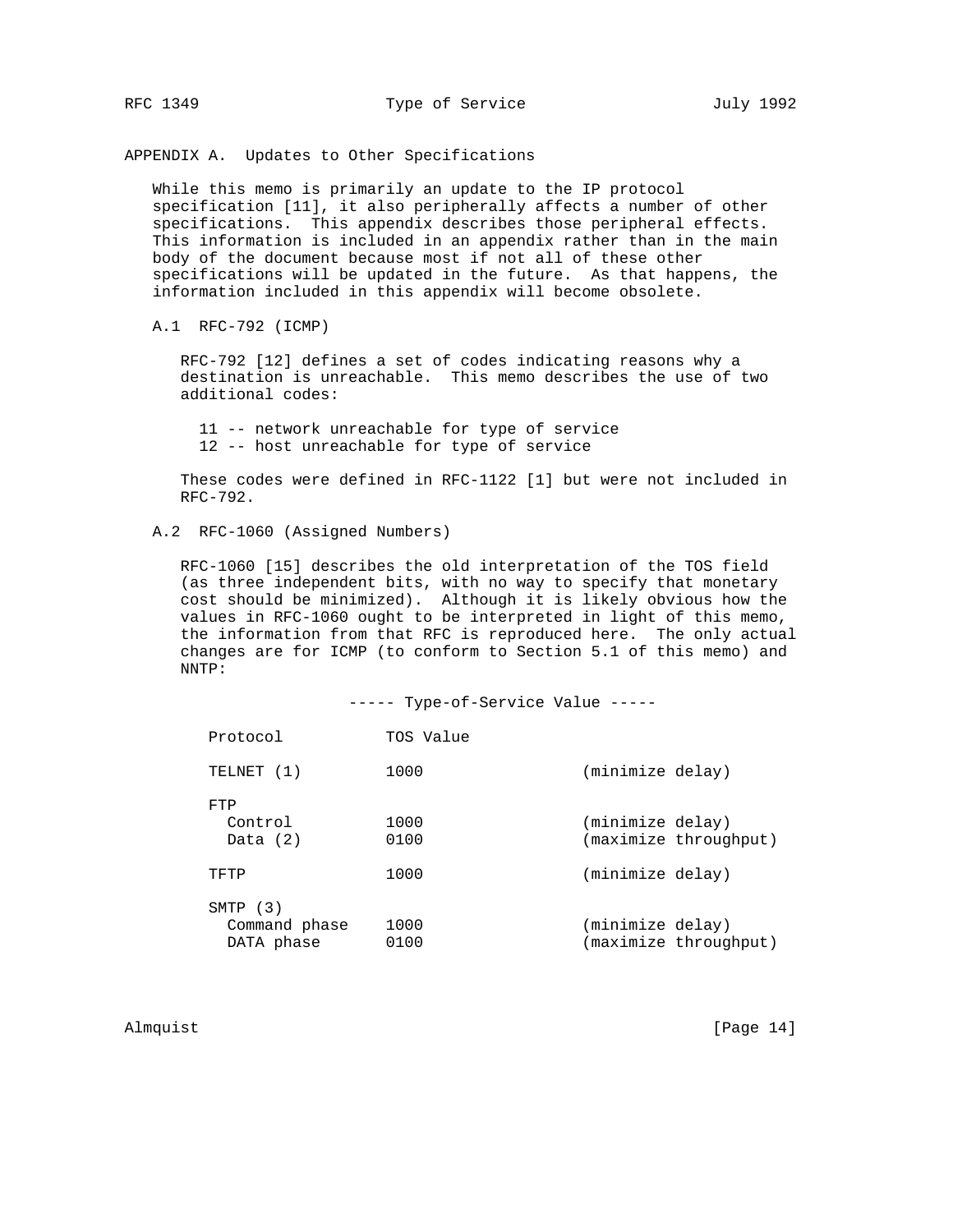----- Type-of-Service Value -----

| Protocol                                                       | TOS Value                        |                                           |
|----------------------------------------------------------------|----------------------------------|-------------------------------------------|
| Domain Name Service<br>UDP Query<br>TCP Query<br>Zone Transfer | 1000<br>0000<br>0100             | (minimize delay)<br>(maximize throughput) |
| NNTP                                                           | 0001                             | (minimize monetary cost)                  |
| ICMP<br>Errors<br>Requests<br>Responses                        | 0000<br>0000(4)<br>$\frac{1}{4}$ |                                           |
| Any IGP                                                        | 0010                             | (maximize reliability)                    |
| EGP                                                            | 0000                             |                                           |
| SNMP                                                           | 0010                             | (maximize reliability)                    |
| <b>BOOTP</b>                                                   | 0000                             |                                           |

### Notes:

- (1) Includes all interactive user protocols (e.g., rlogin).
- (2) Includes all bulk data transfer protocols (e.g., rcp).
- (3) If the implementation does not support changing the TOS during the lifetime of the connection, then the recommended TOS on opening the connection is the default TOS (0000).
- (4) Although ICMP request messages are normally sent with the default TOS, there are sometimes good reasons why they would be sent with some other TOS value. An ICMP response always uses the same TOS value as was used in the corresponding ICMP request message. See Section 5.1 of this memo.

 An application may (at the request of the user) substitute 0001 (minimize monetary cost) for any of the above values.

 This appendix is expected to be obsoleted by the next revision of the Assigned Numbers document.

Almquist [Page 15]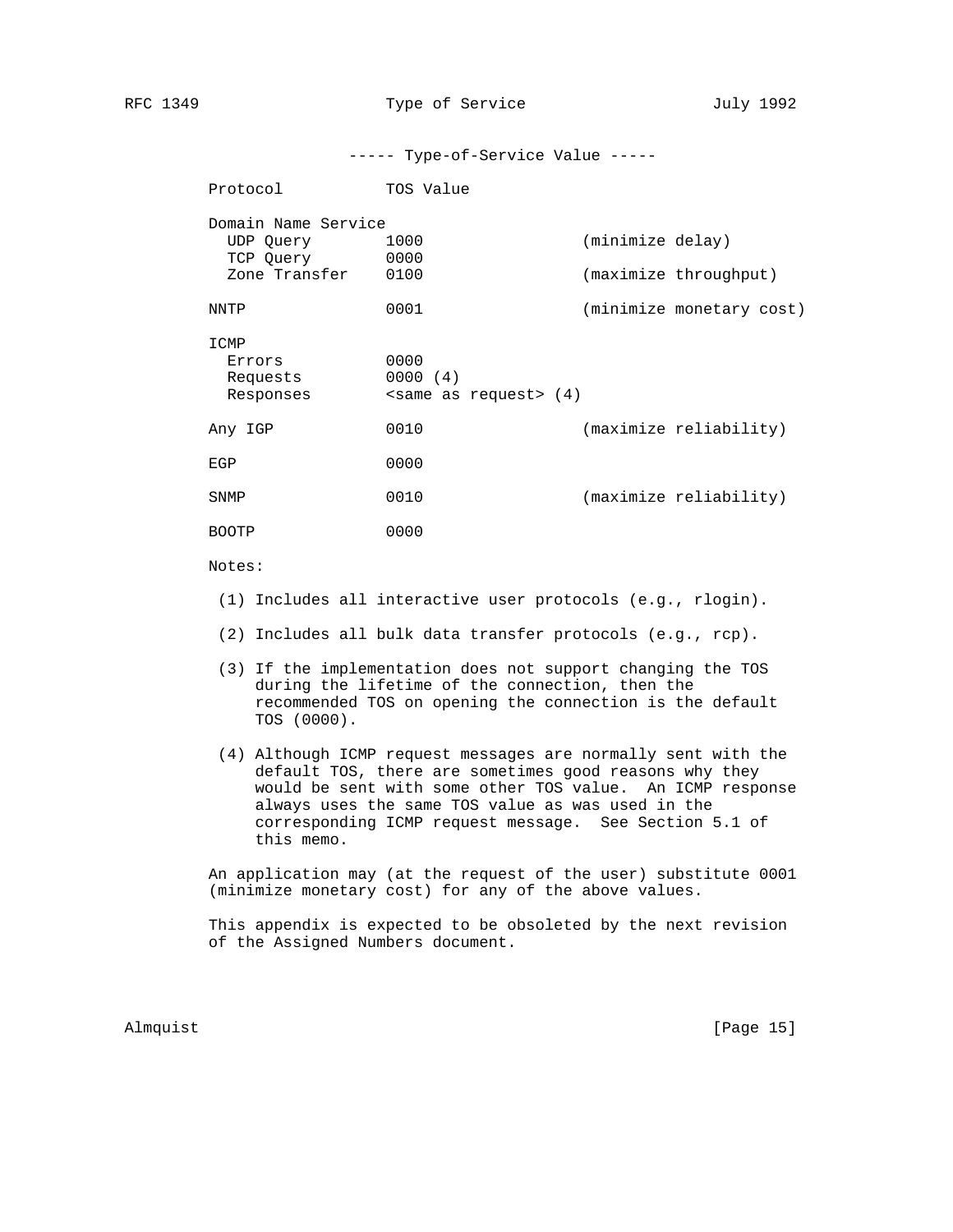A.3 RFC-1122 and RFC-1123 (Host Requirements)

 The use of the TOS field by hosts is described in detail in RFC-1122 [1] and RFC-1123 [2]. The information provided there is still correct, except that:

- (1) The TOS field is four bits wide rather than five bits wide. The requirements that refer to the TOS field should refer only to the four bits that make up the TOS field.
- (2) An application may set bit 6 of the TOS octet to a non-zero value (but still must not set bit 7 to a non-zero value).

 These details will presumably be corrected in the next revision of the Host Requirements specification, at which time this appendix can be considered obsolete.

A.4 RFC-1195 (Integrated IS-IS)

 Integrated IS-IS (sometimes known as Dual IS-IS) has multiple metrics for each route. Which of the metrics is used to route a particular IP packet is determined by the TOS field in the packet. This is described in detail in section 3.5 of RFC-1195 [7].

 The mapping from the value of the TOS field to an appropriate Integrated IS-IS metric is described by a table in that section. Although the specification in this memo is intended to be substantially compatible with Integrated IS-IS, the extension of the TOS field to four bits and the addition of a TOS value requesting "minimize monetary cost" require minor modifications to that table, as shown here:

 The IP TOS octet is mapped onto the four available metrics as follows:

Bits 0-2 (Precedence): (unchanged from RFC-1195)

Bits 3-6 (TOS):

 0000 (all normal) Use default metric 1000 (minimize delay) Use delay metric 0100 (maximize throughput) Use default metric 0010 (maximize reliability) Use reliability metric 0001 (minimize monetary cost) Use cost metric other Use default metric

Bit 7 (MBZ): This bit is ignored by Integrated IS-IS.

Almquist [Page 16]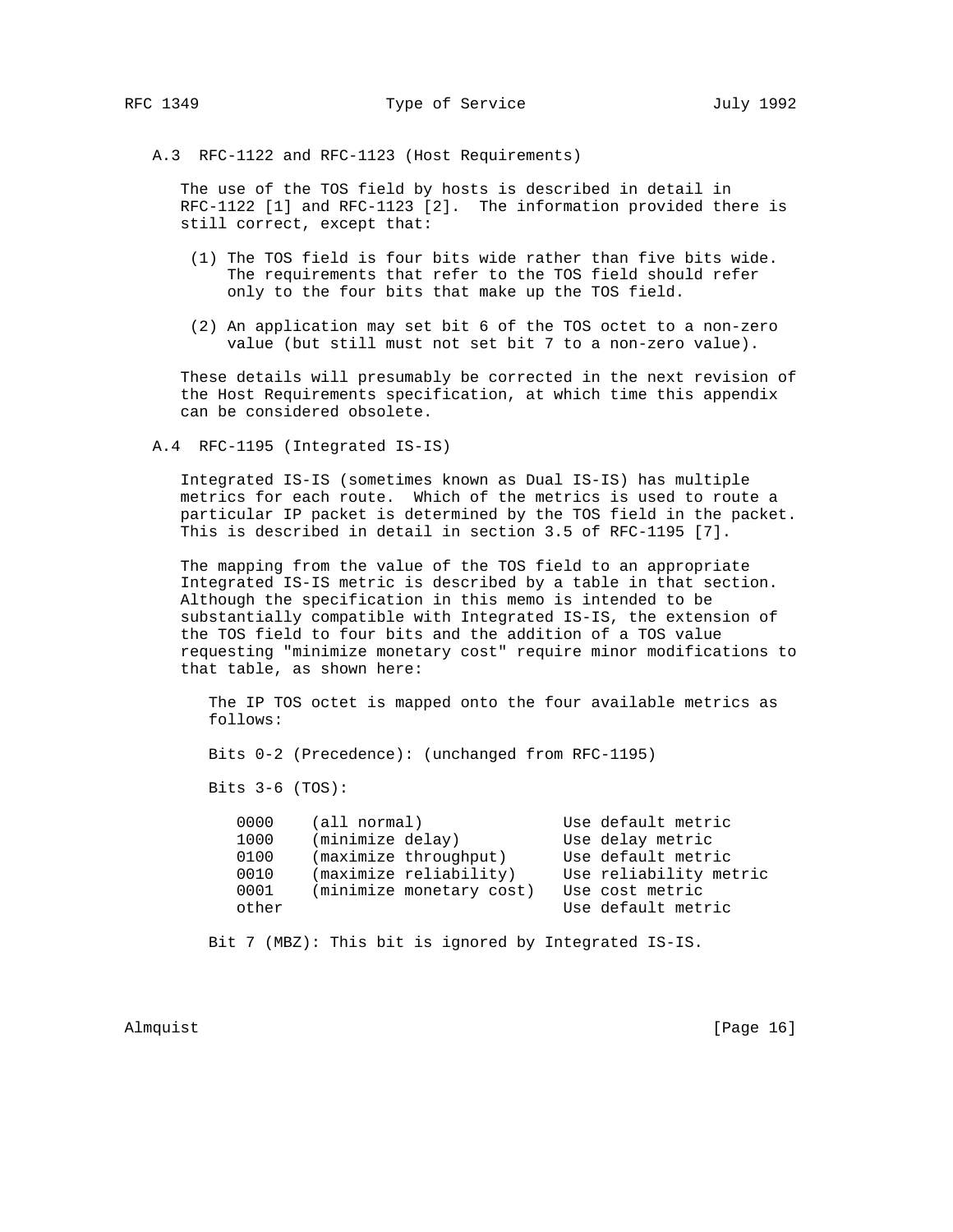It is expected that the next revision of the Integrated IS-IS specification will include this corrected table, at which time this appendix can be considered obsolete.

A.5 RFC-1247 (OSPF) and RFC-1248 (OSPF MIB)

OSPF encoding TOS

 Although the specification in this memo is intended to be substantially compatible with OSPF, the extension of the TOS field to four bits requires minor modifications to the section that describes the encoding of TOS values in Link State Advertisements, described in section 12.3 of RFC-1247 [10]. The encoding is summarized in Table 17 of that memo; what follows is an updated version of table 17. The numbers in the first column are decimal integers, and the numbers in the second column are binary TOS values:

| 0  | 0000 | normal service         |
|----|------|------------------------|
| 2  | 0001 | minimize monetary cost |
| 4  | 0010 | maximize reliability   |
| 6  | 0011 |                        |
| 8  | 0100 | maximize throughput    |
| 10 | 0101 |                        |
| 12 | 0110 |                        |
| 14 | 0111 |                        |
| 16 | 1000 | minimize delay         |
| 18 | 1001 |                        |
| 20 | 1010 |                        |
| 22 | 1011 |                        |
| 24 | 1100 |                        |
| 26 | 1101 |                        |
| 28 | 1110 |                        |
| 30 | 1111 |                        |
|    |      |                        |

 The OSPF MIB, described in RFC-1248 [5], is entirely consistent with this memo except for the textual comment which describes the mapping of the old TOS flag bits into TOSType values. TOSType values use the same encoding of TOS values as OSPF's Link State Advertisements do, so the above table also describes the mapping between TOSType values (the first column) and TOS field values (the second column).

 If RFC-1247 and RFC-1248 are revised in the future, it is expected that this information will be incorporated into the revised versions. At that time, this appendix may be considered obsolete.

Almquist [Page 17]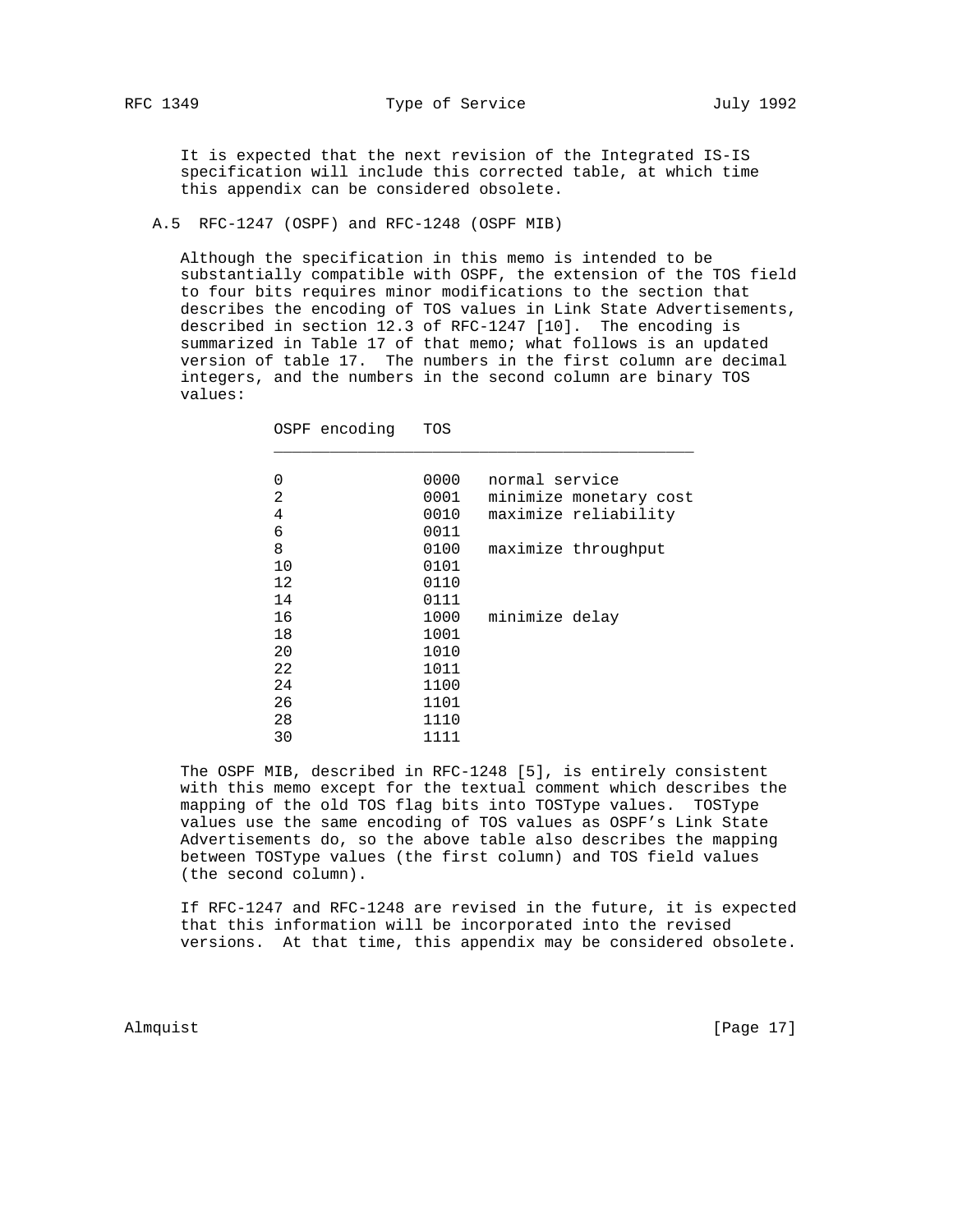APPENDIX B. Rationale

 The main body of this memo has described the details of how TOS facility works. This appendix is for those who wonder why it works that way.

 Much of what is in this document can be explained by the simple fact that the goal of this document is to provide a clear and complete specification of the existing TOS facility rather than to design from scratch a new quality of service mechanism for IP. While this memo does amend the facility in some small and carefully considered ways discussed below, the desirability of compatibility with existing specifications and uses of the TOS facility [1,2,7,10,11] was never in doubt. This goal of backwards compatibility determined the broad outlines and many of the details of this specification.

 Much of the rest of this specification was determined by two additional goals, which were described more fully in Section 2. The first was that hosts should never be penalized for using the TOS facility, since that would likely ensure that it would never be widely deployed. The second was that the specification should make it easy, or at least possible, to define and deploy new types of service in the future.

 The three goals above did not eliminate all need for engineering choices, however, and in a few cases the goals proved to be in conflict with each other. The remainder of this appendix discusses the rationale behind some of these engineering choices.

B.1 The Minimize Monetary Cost TOS Value

 Because the Internet is becoming increasingly commercialized, a number of participants in the IETF's Router Requirements Working Group felt it would be important to have a TOS value which would allow a user to declare that monetary cost was more important than other qualities of the service.

 There was considerable debate over what exactly this value should mean. Some felt, for example, that the TOS value should mean "must not cost money". This was rejected for several reasons. Because it would request a particular level of service (cost = 0) rather than merely requesting that some service attribute be minimized or maximized, it would not only philosophically at odds with the other TOS values but would require special code in both hosts and routers. Also, it would not be helpful to users who want their packets to travel via the least-cost path but can accept some level of cost when necessary. Finally, since whether any particular routing domain considers the TOS field when routing

Almquist [Page 18]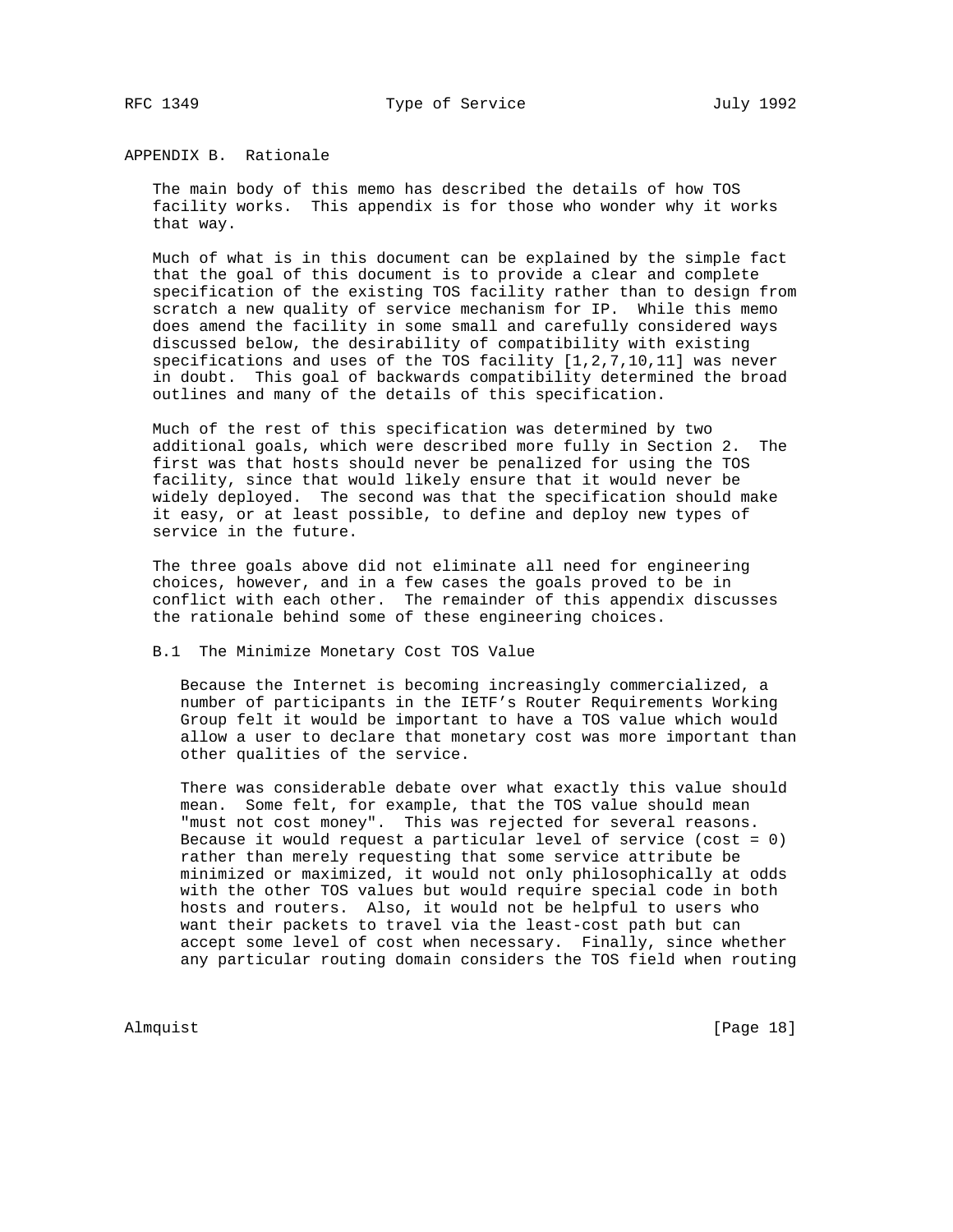is a choice made by the network manager, a user requiring a free path might not get one if the packet has to pass through a routing domain that does not consider TOS in its routing decisions.

 Some proposed a slight variant: a TOS value which would mean "I am willing to pay money to have this packet delivered". This proposal suffers most of the same shortcomings as the previous one and turns out to have an additional interesting quirk: because of the algorithms specified in Section 7.2, any packet which used this TOS value would prefer links that cost money over equally good free links. Thus, such a TOS value would almost be equivalent to a "maximize monetary cost" value!

 It seems likely that in the future users may need some mechanism to express the maximum amount they are willing to pay to have a packet delivered. However, an IP option would be a more appropriate mechanism, since there are precedents for having IP options that all routers are required to honor, and an IP option could include parameters such as the maximum amount the user was willing to pay. Thus, the TOS value defined in this memo merely requests that the network "minimize monetary cost".

B.2 The Specification of the TOS Field

 There were four goals that guided the decision to have a four bit TOS field and the specification of that field's values:

- (1) To define a new type of service requesting that the network "minimize monetary cost"
- (2) To remain as compatible as possible with existing specifications and uses of the TOS facility
- (3) To allow for the definition and deployment of new types of service in the future
- (4) To permanently fix the size of the TOS field

 The last goal may seem surprising, but turns out to be necessary for routing to work correctly when new types of service are deployed. If routers have different ideas about the size of the TOS field they make inconsistent decisions that may lead to routing loops.

 At first glance goals (3) and (4) seem to be pretty much mutually exclusive. The IP header currently has only three unused bits, so at most three new type of service bits could be defined without resorting to the impractical step of changing the IP header

Almquist [Page 19]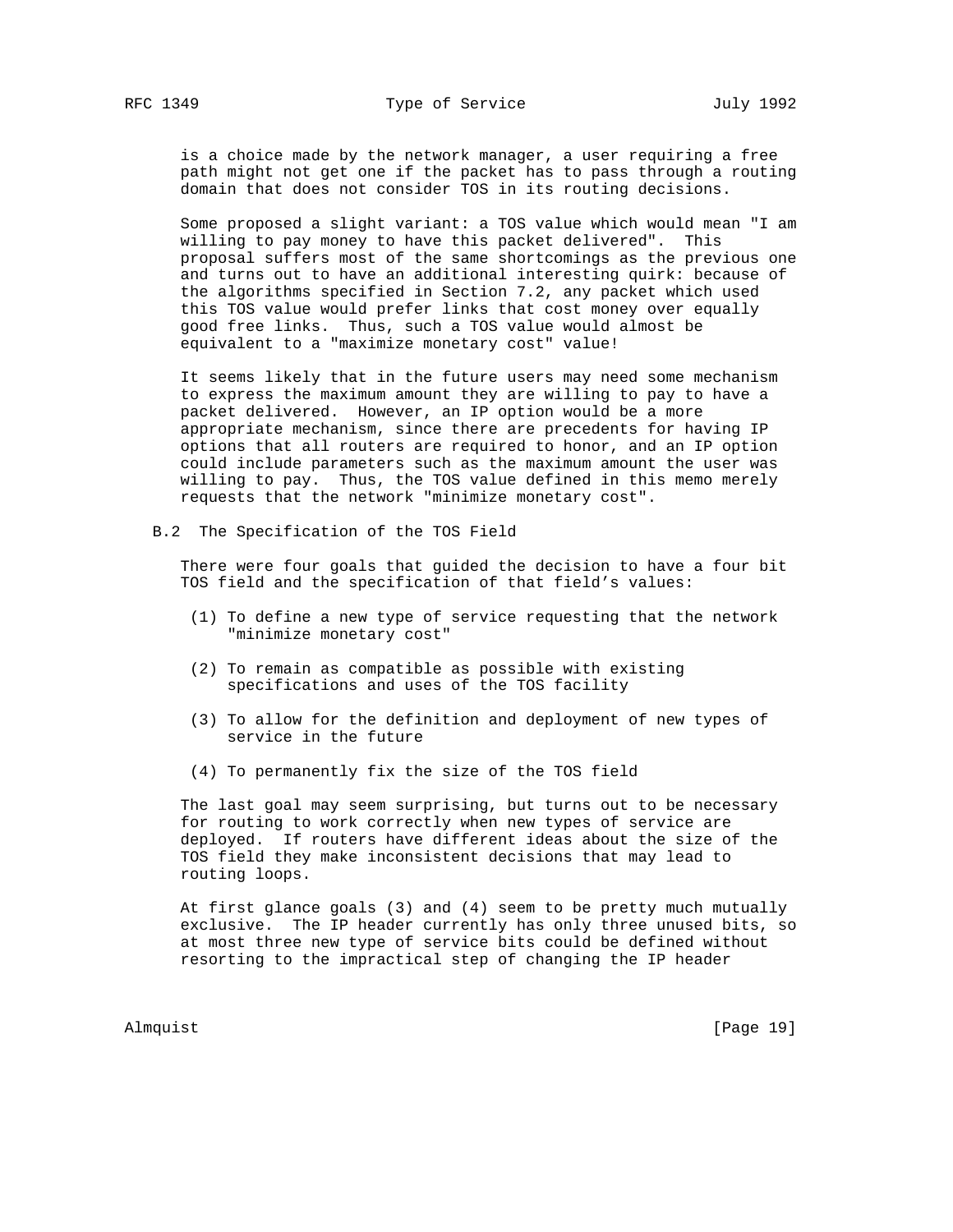format. Since one of them would need to be allocated to meet goal (1), at most two bits could be reserved for new or experimental types of service. Not only is it questionable whether two would be enough, but it is improbable that the IETF and IAB would allow all of the currently unused bits to be permanently reserved for types of service which might or might or might not ever be defined.

 However, some (if not most of) the possible combinations of the individual bits would not be useful. Clearly, setting all of the bits would be equivalent to setting none of the bits, since setting all of the bits would indicate that none of the types of optimization was any more important than any of the others. Although one could perhaps assign reasonable semantics to most pairs of bits, it is unclear that the range of network service provided by various paths could usefully be subdivided in so fine a manner. If some of these non-useful combinations of bits could be assigned to new types of service then it would be possible to meet goal (3) and goal (4) without having to use up all of the remaining reserved bits in the IP header. The obvious way to do that was to change the interpretation of TOS values so that they were integers rather than independently settable bits.

 The integers were chosen to be compatible with the bit definitions found in RFC-791. Thus, for example, setting the TOS field to 1000 (minimize delay) sets bit 3 of the Type of Service octet; bit 3 is defined as the Low Delay bit in RFC-791. This memo only defines values which correspond to setting a single one of the RFC-791 bits, since setting multiple TOS bits does not seem to be a common practice. According to [15], none of the common TCP/IP applications currently set multiple TOS bits. However, TOS values corresponding to particular combinations of the RFC-791 bits could be defined if and when they are determined to be useful.

 The new TOS value for "minimize monetary cost" needed to be one which would not be too terribly misconstrued by preexisting implementations. This seemed to imply that the value should be one which left all of the RFC-791 bits clear. That would require expanding the TOS field, but would allow old implementations to treat packets which request minimization of monetary cost (TOS 0001) as if they had requested the default TOS. This is not a perfect solution since (as described above) changing the size of the TOS field could cause routing loops if some routers were to route based on a three bit TOS field and others were to route based on a four bit TOS field. Fortunately, this should not be much of a problem in practice because routers which route based on a three bit TOS field are very rare as this is being written and will only become more so once this specification is published.

Almquist [Page 20]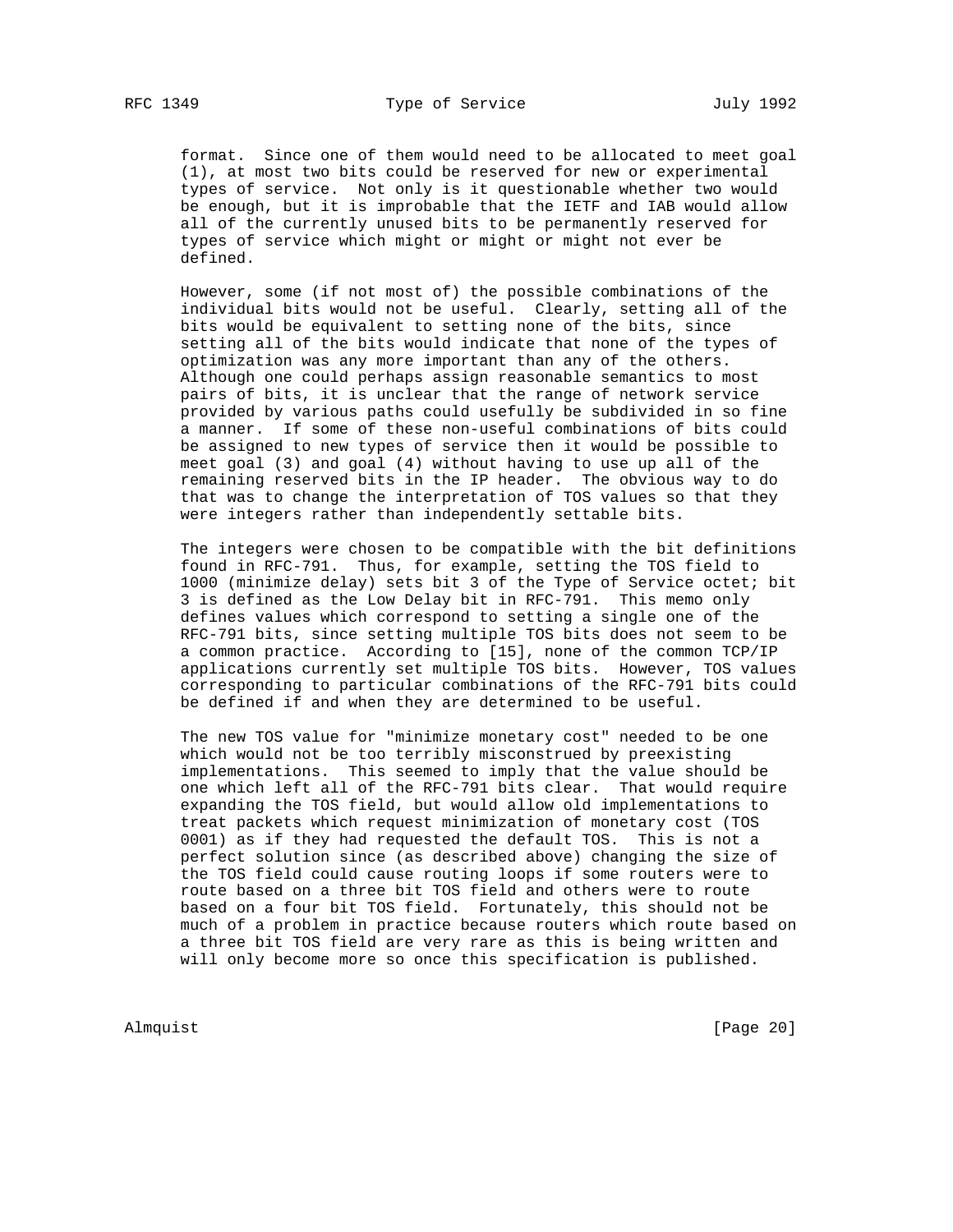Because of those considerations, and also in order to allow a reasonable number of TOS values for future definition, it seemed desirable to expand the TOS field. That left the question of how much to expand it. Expanding it to five bits would allow considerable future expansion (27 new TOS values) and would be consistent with Host Requirements, but would reduce to one the number of reserved bits in the IP header. Expanding the TOS field to four bits would restrict future expansion to more modest levels (11 new TOS values), but would leave an additional IP header bit free. The IETF's Router Requirements Working Group concluded that a four bits wide TOS field allow enough values for future use and that consistency with Host Requirements was inadequate justification for unnecessarily increasing the size of the TOS field.

B.3 The Choice of Weak TOS Routing

 "Ruminations on the Next Hop" [4] describes three alternative ways of routing based on the TOS field. Briefly, they are:

- (1) Strong TOS a route may be used only if its TOS exactly matches the TOS in the datagram being routed. If there is no route with the requested TOS, the packet is discarded.
- $(2)$  Weak TOS  $$  like Strong TOS, except that a route with the default TOS (0000) is used if there is no route that has the requested TOS. If there is no route with either the requested TOS or the default TOS, the packet is discarded.
- (3) Very Weak TOS like Weak TOS, except that a route with the numerically smallest TOS is used if there is no route that has either the requested TOS or the default TOS.

This specification has adopted Weak TOS.

 Strong TOS was quickly rejected. Because it requires that each router a packet traverses have a route with the requested TOS, packets which requested non-zero TOS values would have (at least until the TOS facility becomes widely used) a high probability of being discarded as undeliverable. This violates the principle (described in Section 2) that hosts should not be penalized for choosing non-zero TOS values.

 The choice between Weak TOS and Very Weak TOS was not as straightforward. Weak TOS was chosen because it is slightly

Almquist [Page 21]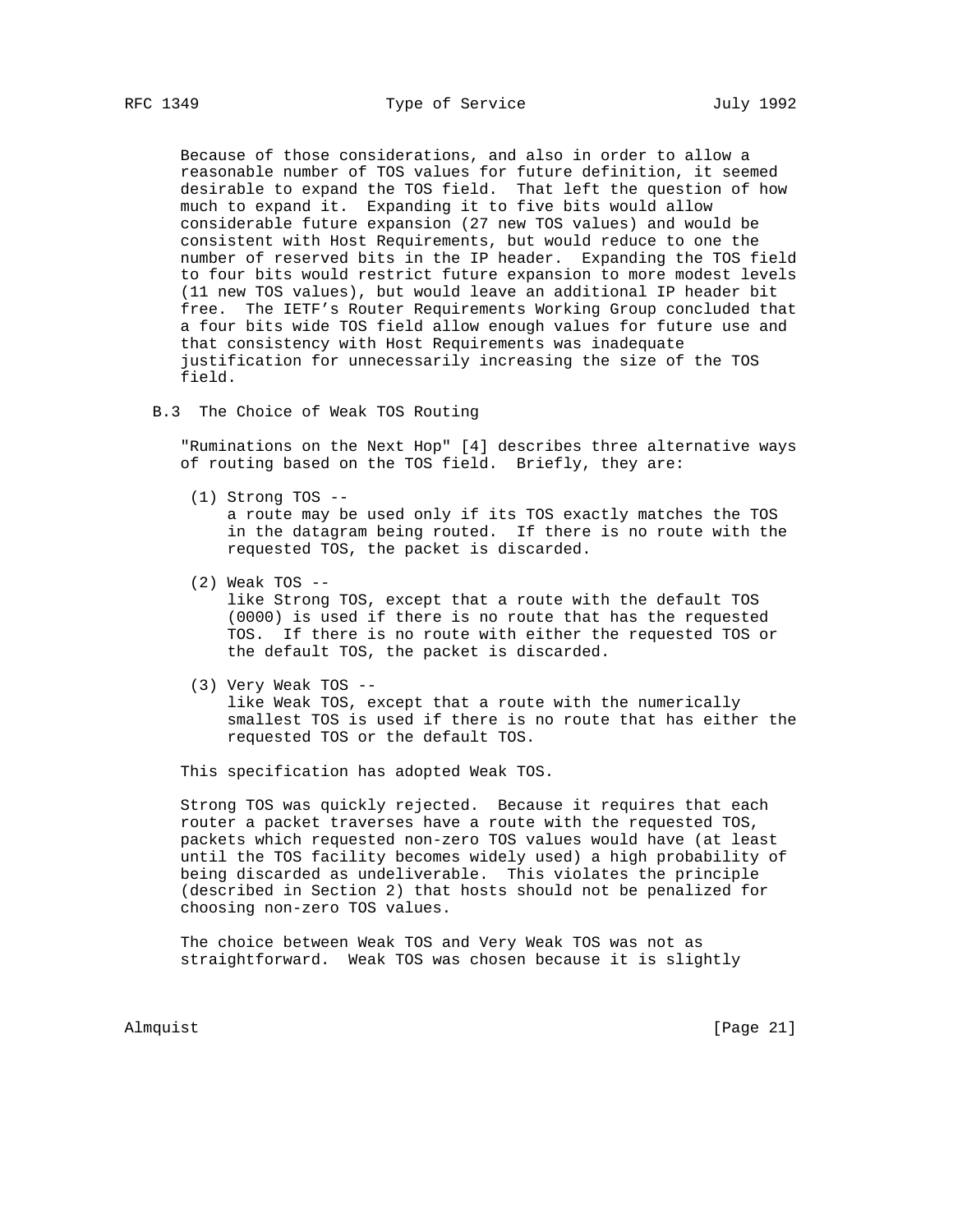simpler to implement and because it is consistent with the OSPF and Integrated IS-IS specifications. In addition, many dislike Very Weak TOS because its algorithm for choosing a route when none of the available routes have either the requested or the default TOS cannot be justified by intuition (there is no reason to believe that having a numerically smaller TOS makes a route better). Since a router would need to understand the semantics of all of the TOS values to make a more intelligent choice, there seems to be no reasonable way to fix this particular deficiency of Very Weak TOS.

 In practice it is expected that the choice between Weak TOS and Very Weak TOS will make little practical difference, since (except where the network manager has intentionally set things up otherwise) there will be a route with the default TOS to any destination for which there is a route with any other TOS.

B.4 The Retention of Longest Match Routing

 An interesting issue is how early in the route choice process TOS should be considered. There seem to be two obvious possibilities:

- (1) Find the set of routes that best match the destination address of the packet. From among those, choose the route which best matches the requested TOS.
- (2) Find the set of routes that best match the requested TOS. From among those, choose the route which best matches the destination address of the packet.

 The two approaches are believed to support an identical set of routing policies. Which of the two allows the simpler configuration and minimizes the amount of routing information that needs to be passed around seems to depend on the topology, though some believe that the second option has a slight edge in this regard.

 Under the first option, if the network manager neglects some pieces of the configuration the likely consequence is that some packets which would benefit from TOS-specific routes will be routed as if they had requested the default TOS. Under the second option, however, a network manager can easily (accidently) configure things in such a way that packets which request a certain TOS and should be delivered locally will instead follow a default route for that TOS and be dumped into the Internet. Thus, the first option would seem to have a slight edge with regard to robustness in the face of errors by the network manager.

Almquist [Page 22]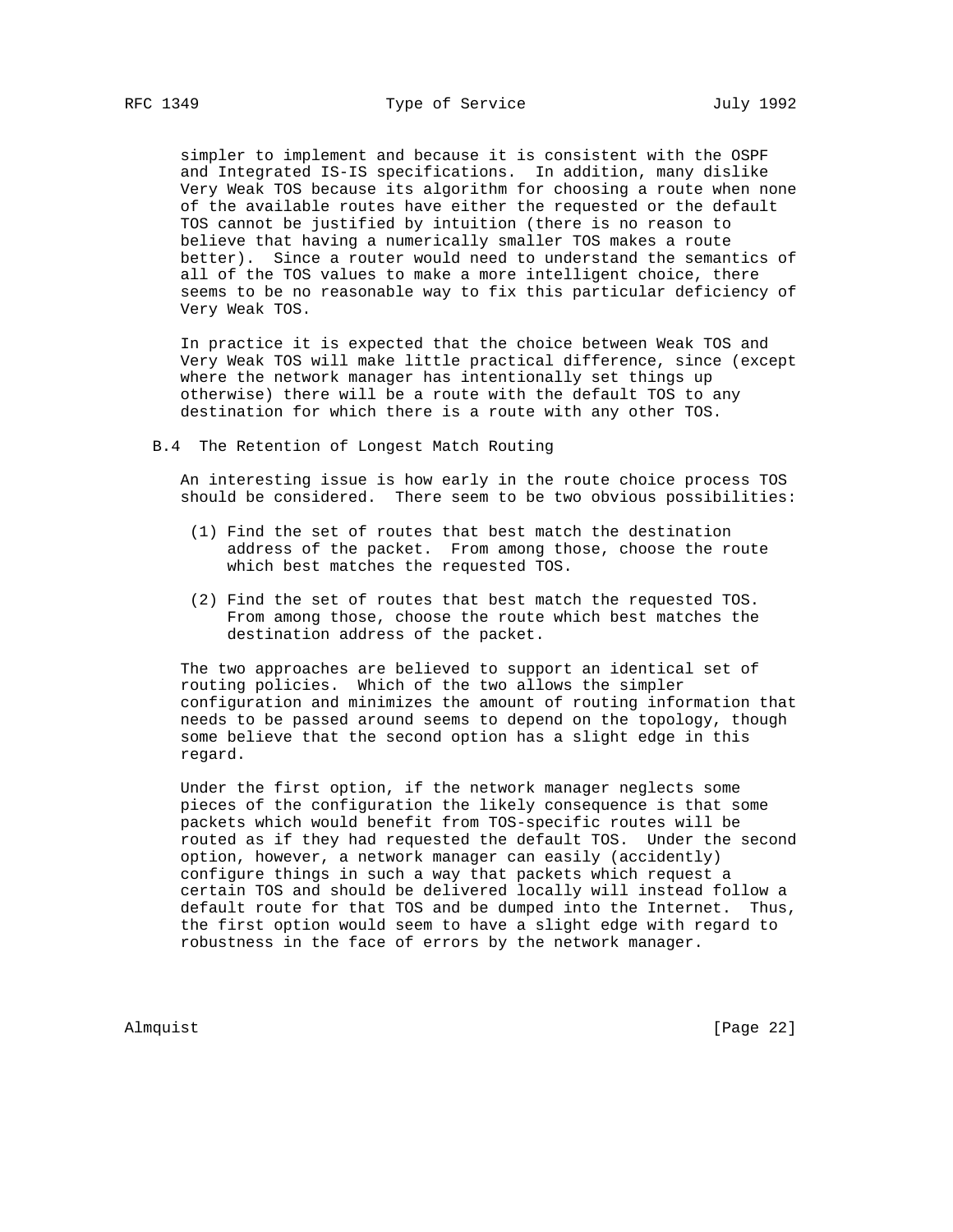It has been also been suggested that the first option provides the additional benefit of allowing loop-free routing in routing domains which contain both routers that consider TOS in their routing decisions and routers that do not. Whether that is true in all cases is unknown. It is certainly the case, however, that under the second option it would not work to mix routers that consider TOS and routers which do not in the same routing domain.

 All in all, there were no truly compelling arguments for choosing one way or the other, but it was nontheless necessary to make a choice: if different routers were to make the choice differently, chaos (in the form of routing loops) would result. The mechanisms specified in this memo reflect the first option because that will probably be more intuitive to most network managers. Internet routing has traditionally chosen the route which best matches the destination address, with other mechanisms serving merely as tie breakers. The first option is consistent with that tradition.

B.5 The Use of Destination Unreachable

 Perhaps the most contentious and least defensible part of this specification is that a packet can be discarded because the destination is considered to be unreachable even though a packet to the same destination but requesting a different TOS would have been deliverable. This would seem to fall perilously close to violating the principle that hosts should never be penalized for requesting non-default TOS values in packets they originate.

This can happen in only three, somewhat unusual, cases:

- (1) There is a route to the packet's destination which has the TOS value requested in the packet, but the route has an infinite metric.
- (2) The only routes to the packet's destination have TOS values other than the one requested in the packet. One of them has the default TOS, but it has an infinite metric.
- (3) The only routes to the packet's destination have TOS values other than the one requested in the packet. None of them have the default TOS.

 It is commonly accepted that a router which has a default route should nonetheless discard a packet if the router has a more specific route to the destination in its forwarding table but that route has an infinite metric. The first two cases seem to be analogous to that rule.

Almquist [Page 23]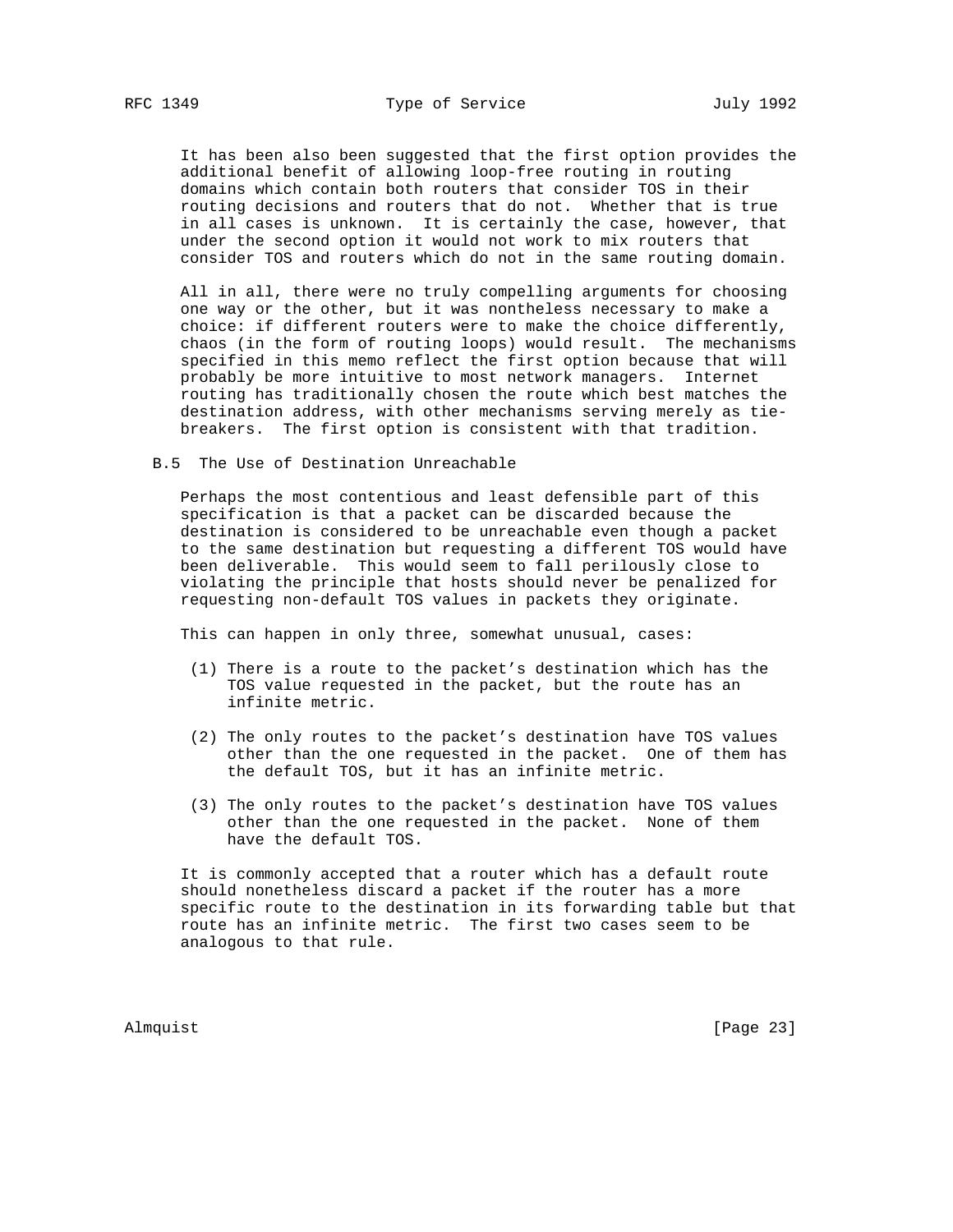In addition, it is worth noting that, except perhaps during brief transients resulting from topology changes, routes with infinite metrics occur only as the result of deliberate action (or serious error) on the part of the network manager. Thus, packets are unlikely to be discarded unless the network manager has taken deliberate action to cause them to be. Some people believe that this is an important feature of the specification, allowing the network to (for example) keep packets which have requested that cost be minimized off of a link that is so expensive that the network manager feels confident that the users would want their packets to be dropped. Others (including the author of this memo) believe that this "feature" will prove not to be useful, and that other mechanisms may be required for access controls on links, but couldn't justify changing this specification in the ways necessary to eliminate the "feature".

 Case (3) above is more problematic. It could have been avoided by using Very Weak TOS, but that idea was rejected for the reasons discussed in Appendix B.3. Some suggested that case (3) could be fixed by relaxing longest match routing (described in Appendix B.4), but that idea was rejected because it would add complexity to routers without necessarily making their routing choices particularly more intuitive. It is also worth noting that this is another case that a network manager has to try rather hard to create: since OSPF and Integrated IS-IS both enforce the constraint that there must be a route with the default TOS to any destination for which there is a route with a non-zero TOS, a network manager would have to await the development of a new routing protocol or create the problem with static routes. The eventual conclusion was that any fix to case (3) was worse than the problem.

APPENDIX C. Limitations of the TOS Mechanism

 It is important to note that the TOS facility has some limitations. Some are consequences of engineering choices made in this specification. Others, referred to as "inherent limitations" below, could probably not have been avoided without either replacing the TOS facility defined in RFC-791 or accepting that things wouldn't work right until all routers in the Internet supported the TOS facility.

C.1 Inherent Limitations

 The most important of the inherent limitations is that the TOS facility is strictly an advisory mechanism. It is not an appropriate mechanism for requesting service guarantees. There are two reasons why this is so:

Almquist [Page 24]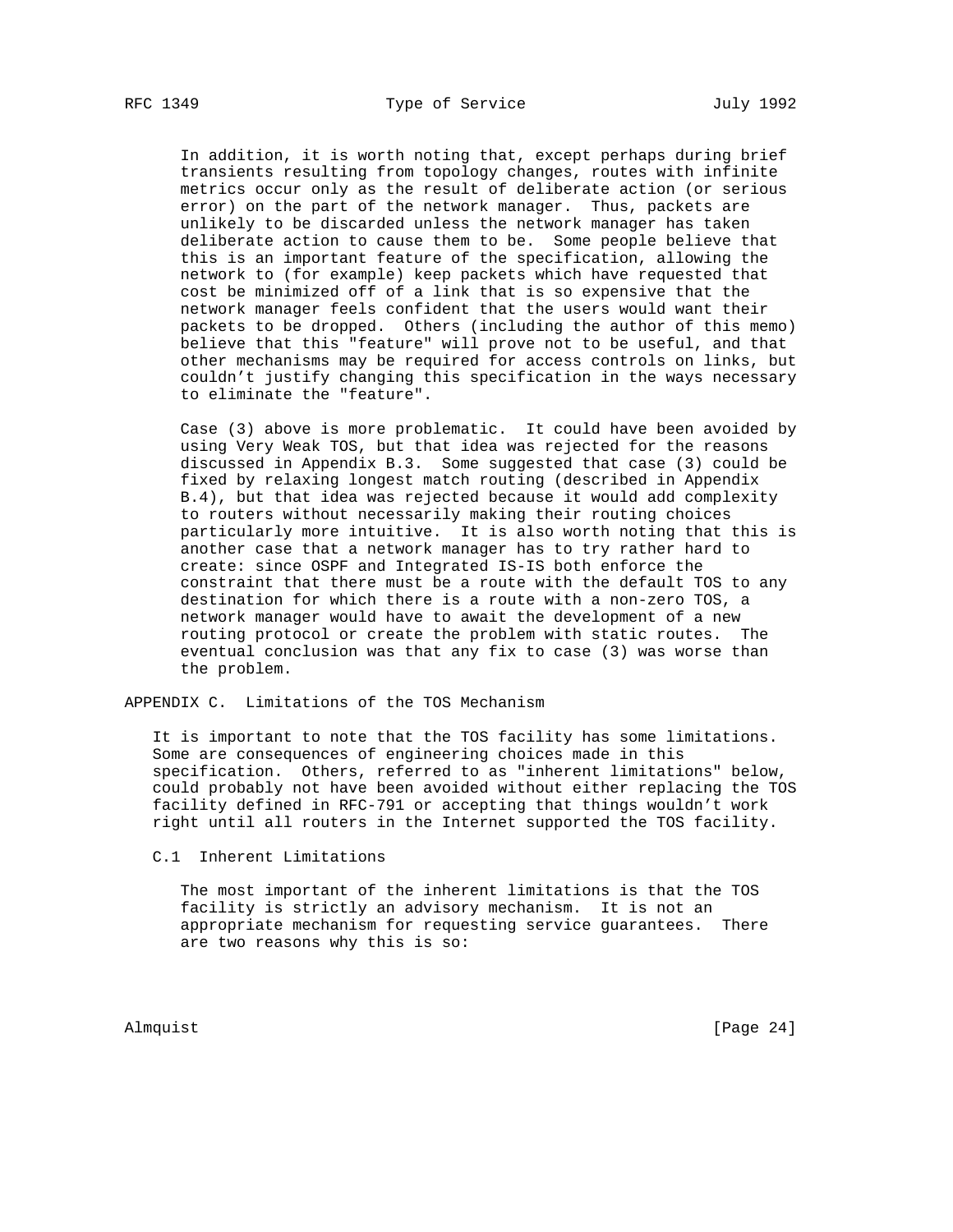- (1) Not all networks will consider the value of the TOS field when deciding how to handle and route packets. Partly this is a transition issue: there will be a (probably lengthy) period when some networks will use equipment that predates this specification. Even long term, however, many networks will not be able to provide better service by considering the value of the TOS field. For example, the best path through a network composed of a homogeneous collection of interconnected LANs is probably the same for any possible TOS value. Inside such a network, it would make little sense to require routers and routing protocols to do the extra work needed to consider the value of the TOS field when forwarding packets.
- (2) The TOS mechanism is not powerful enough to allow an application to quantify the level of service it desires. For example, an application may use the TOS field to request that the network choose a path which maximizes throughput, but cannot use that mechanism to say that it needs or wants a particular number of kilobytes or megabytes per second. Because the network cannot know what the application requires, it would be inappropriate for the network to decide to discard a packet which requested maximal throughput because no "high throughput" path was available.

 The inability to provide resource guarantees is a serious drawback for certain kinds of network applications. For example, a system using packetized voice simply creates network congestion when the available bandwidth is inadequate to deliver intelligible speech. Likewise, the network oughtn't even bother to deliver a voice packet that has suffered more delay in the network than the application can tolerate. Unfortunately, resource guarantees are problematic in connectionless networks. Internet researchers are actively studying this problem, and are optimistic that they will be able to invent ways in which the Internet Architecture can evolve to support resource guarantees while preserving the advantages of connectionless networking.

C.2 Limitations of this Specification

 There are a couple of additional limitations of the TOS facility which are not inherent limitations but instead are consequences of engineering choices made in this specification:

 (1) Routing is not really optimal for some TOS values. This is because optimal routing for those TOS values would require that routing protocols be cognizant of the semantics of the TOS values and use special algorithms to compute routes for

Almquist [Page 25]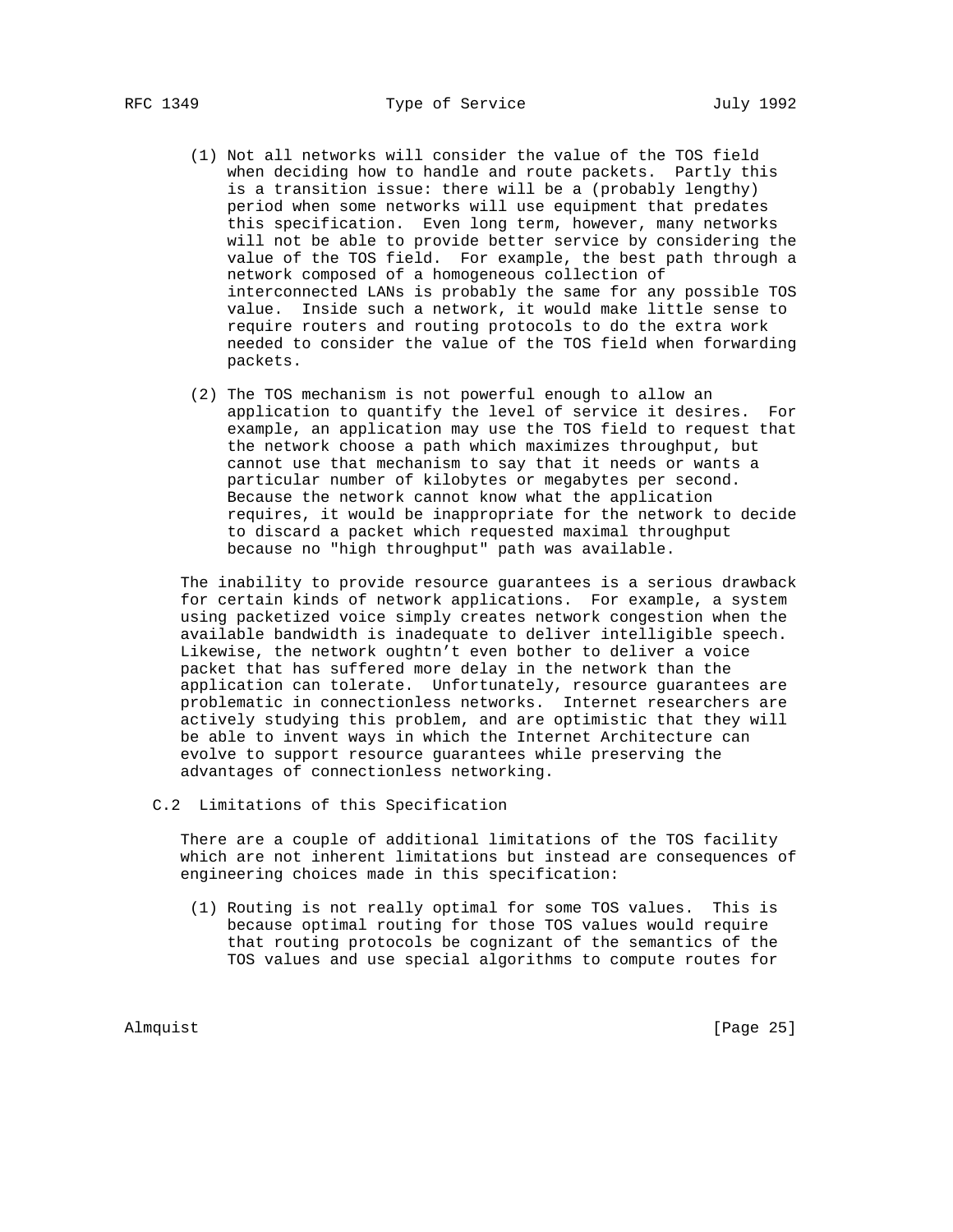them. For example, routing protocols traditionally compute the metric for a path by summing the costs of the individual links that make up the path. However, to maximize reliability, a routing protocol would instead have to compute a metric which was the product of the probabilities of successful delivery over each of the individual links in the path. While this limitation is in some sense a limitation of current routing protocols rather than of this specification, this specification contributes to the problem by specifying that there are a number of legal TOS values that have no currently defined semantics.

 (2) This specification assumes that network managers will do "the right thing". If a routing domain uses TOS, the network manager must configure the routers in such a way that a reasonable path is chosen for each TOS. While this ought not to be terribly difficult, a network manager could accidently or intentionally violate our rule that using the TOS facility should provide service at least as good as not using it.

Almquist [Page 26]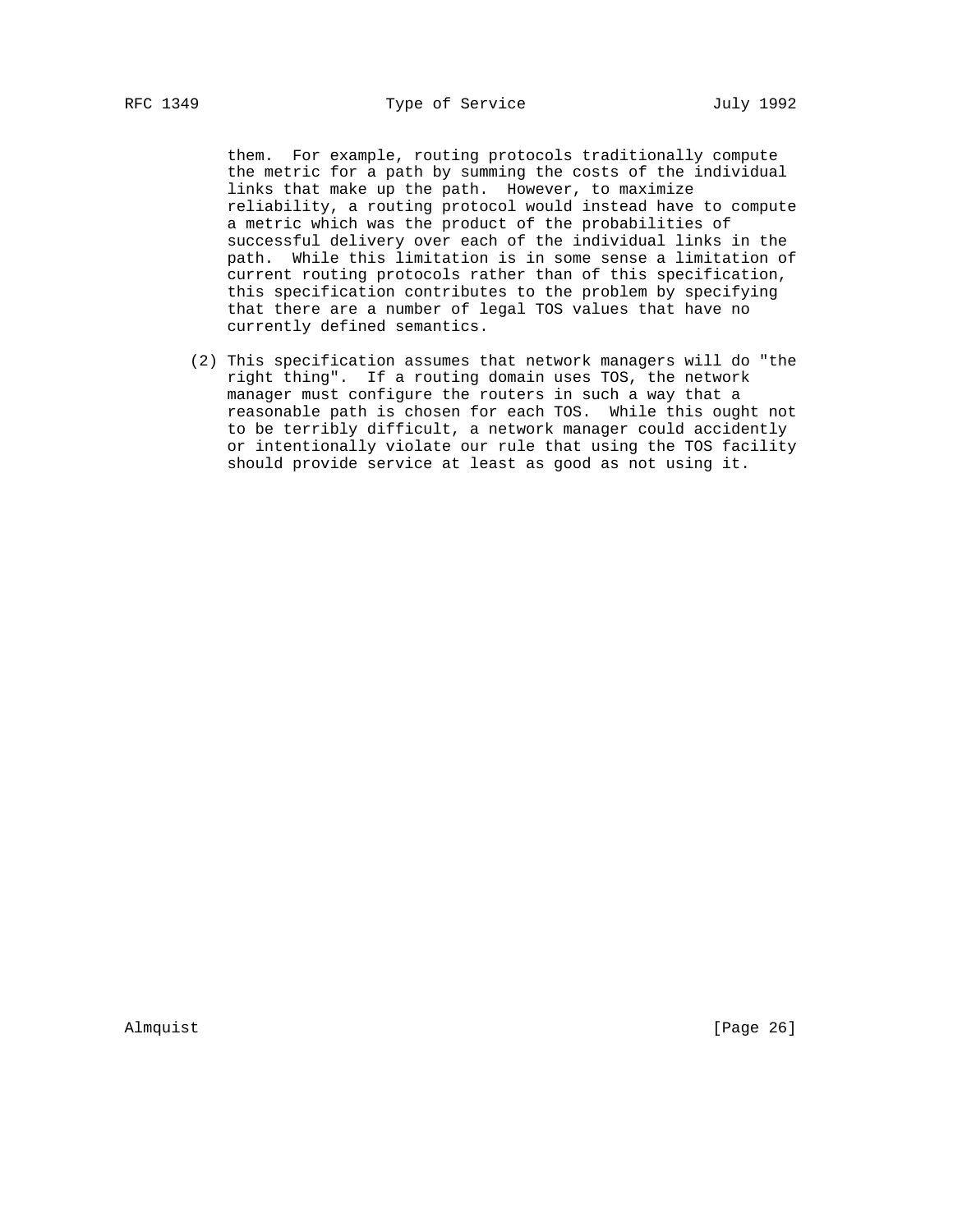### References

- [1] Internet Engineering Task Force (R. Braden, Editor), "Requirements for Internet Hosts -- Communication Layers", RFC 1122, USC/Information Sciences Institute, October 1989.
- [2] Internet Engineering Task Force (R. Braden, Editor), "Requirements for Internet Hosts -- Application and Support", RFC 1123, USC/Information Sciences Institute, October 1989.
- [3] Almquist, P., "Requirements for IP Routers", Work in progress.
- [4] Almquist, P., "Ruminations on the Next Hop", Work in progress.
- [5] Baker, F. and R. Coltun, "OSPF Version 2 Management Information Base", RFC 1248, ACC, Computer Science Center, August 1991.
- [6] Braden, R. and J. Postel, "Requirements for Internet Gateways", RFC 1009, USC/Information Sciences Institute, June 1987.
- [7] Callon, R., "Use of OSI IS-IS for Routing in TCP/IP and Dual Environments", RFC 1195, Digital Equipment Corporation, December 1990.
- [8] Deering, S., "ICMP Router Discovery Messages", RFC 1256, Xerox PARC, September 1991.
- [9] Mogul, J. and J. Postel, "Internet Standard Subnetting Procedure", RFC 950, USC/Information Sciences Institute, August 1985.
- [10] Moy, J., "OSPF Version 2", RFC 1247, Proteon, Inc., July 1991.
- [11] Postel, J., "Internet Protocol", RFC 791, DARPA, September 1981.
- [12] Postel, J., "Internet Control Message Protocol", RFC 792, DARPA, September 1981.
- [13] Postel, J., "Transmission Control Protocol", RFC 793, DARPA, September 1981.
- [14] Prue, W. and J. Postel, "A Queuing Algorithm to Provide Type of-Service for IP Links", RFC 1046, USC/Information Sciences Institute, February 1988.
- [15] Reynolds, J. and J. Postel, "Assigned Numbers", RFC 1060, USC/Information Sciences Institute, March 1990.

Almquist [Page 27]